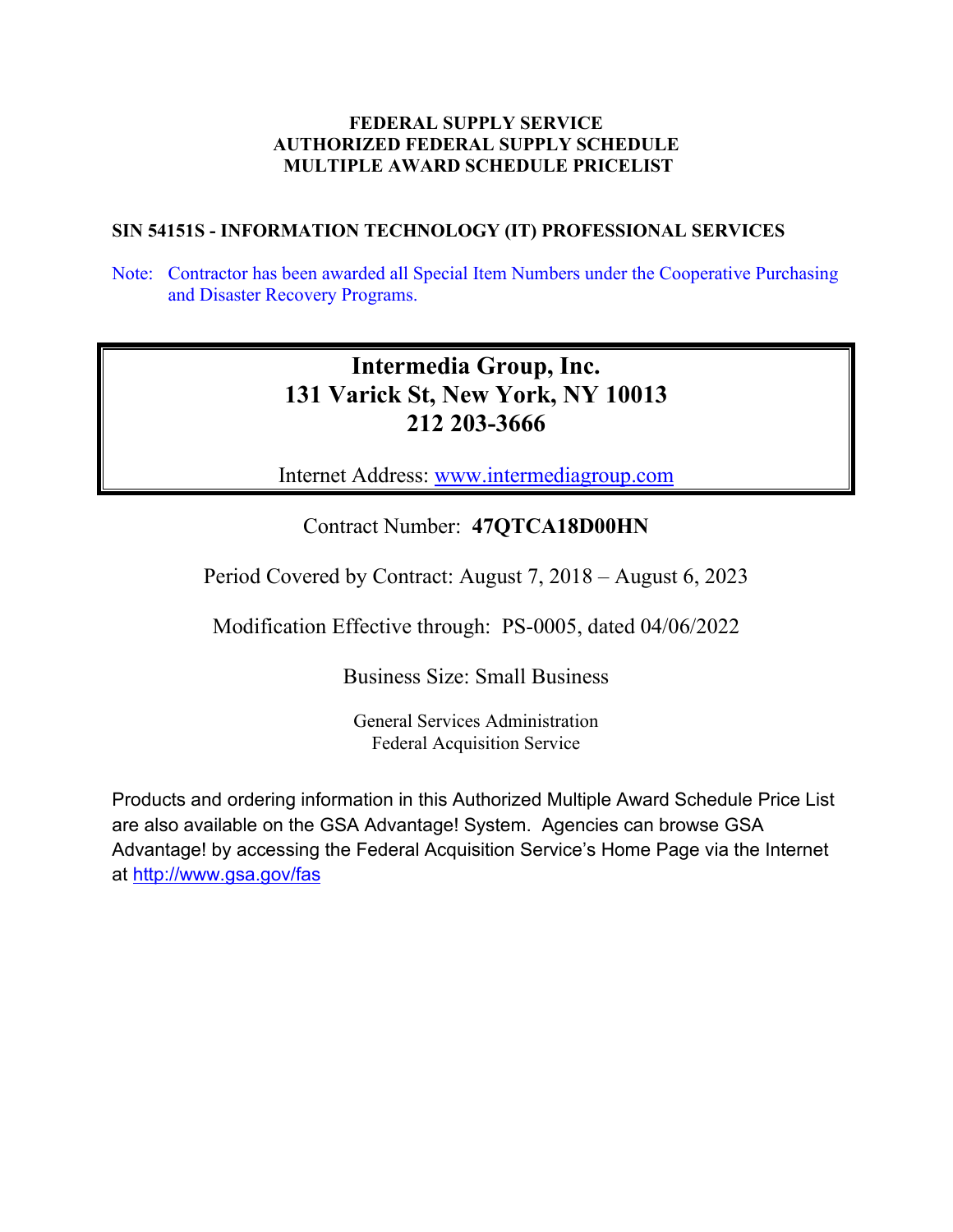# **INFORMATION FOR ORDERING ACTIVITIES APPLICABLE TO ALL SPECIAL ITEM NUMBERS**

| la. | Table of awarded special item number with appropriate cross-reference to item descriptions and awarded |
|-----|--------------------------------------------------------------------------------------------------------|
|     | prices.                                                                                                |

| <b>SIN</b> | Descriptions                                        |          |  |
|------------|-----------------------------------------------------|----------|--|
| 54151S     | <b>Information Technology Professional Services</b> |          |  |
|            | Project Manager                                     | \$118.49 |  |
|            | Sr Project Manager                                  | \$138.24 |  |
|            | Sr Program Manager                                  | \$149.10 |  |
|            | <b>Systems Engineer</b>                             | \$108.61 |  |
|            | Sr Software Engineer                                | \$128.36 |  |
|            | Software Architect                                  | \$116.13 |  |
|            | <b>Sr Software Architect</b>                        | \$136.26 |  |
|            | <b>Information Security Specialist</b>              | \$109.01 |  |
|            | Sr Information Security Specialist                  | \$124.41 |  |
|            | Sr Database Developer                               | \$100.64 |  |
|            | Programmer/Analyst                                  | \$77.02  |  |
|            | Sr Programmer/Analyst                               | \$98.74  |  |
|            | Sr Web Developer                                    | \$83.93  |  |
|            | <b>Systems Analyst</b>                              | \$98.74  |  |
|            | Sr Systems Analyst                                  | \$108.61 |  |
|            | Network Engineer                                    | \$128.36 |  |
|            | Network Administrator                               | \$74.06  |  |
|            | <b>Technical Writer</b>                             | \$88.87  |  |
|            | Quality Assurance/Analyst                           | \$93.80  |  |
|            | Database Administrator                              | \$107.63 |  |
|            | Sr Database Administrator                           | \$133.30 |  |
|            | Systems Administrator                               | \$92.82  |  |
|            | Sr Systems Administrator                            | \$118.49 |  |
|            | Middleware Specialist                               | \$118.49 |  |
|            | <b>NOC Analyst</b>                                  | \$43.54  |  |
|            | NOC Manager                                         | \$67.74  |  |
|            | DevOps Engineer                                     | \$108.61 |  |
|            | Sr Data Warehouse/ETL Developer                     | \$116.51 |  |
|            | <b>Business Analyst</b>                             | \$107.63 |  |
|            | <b>Sr Business Analyst</b>                          | \$143.17 |  |
|            | Data Analyst                                        | \$66.72  |  |
|            | <b>Business Process Reengineering Analyst</b>       |          |  |
|            | \$111.58                                            |          |  |
|            | PeopleSoft Integration Hub 9.1 Functional /         |          |  |
|            | <b>Technical Specialist</b>                         | \$170.43 |  |

- 1b. Identification of the lowest priced model number and lowest unit price for that model for each special item number awarded in the contract. This price is the Government price based on a unit of one, exclusive of any quantity/dollar volume, prompt payment, or any other concession affecting price. Those contracts that have unit prices based on the geographic location of the customer, should show the range of the lowest price, and cite the areas to which the prices apply. *N/A*
- 1c. If the Contractor is proposing hourly rates, a description of all corresponding commercial job titles, experience, functional responsibility and education for those types of employees or subcontractors who will perform services shall be provided. If hourly rates are not applicable, indicate "Not applicable" for this item. *See pricing for Special Item Number 54151S*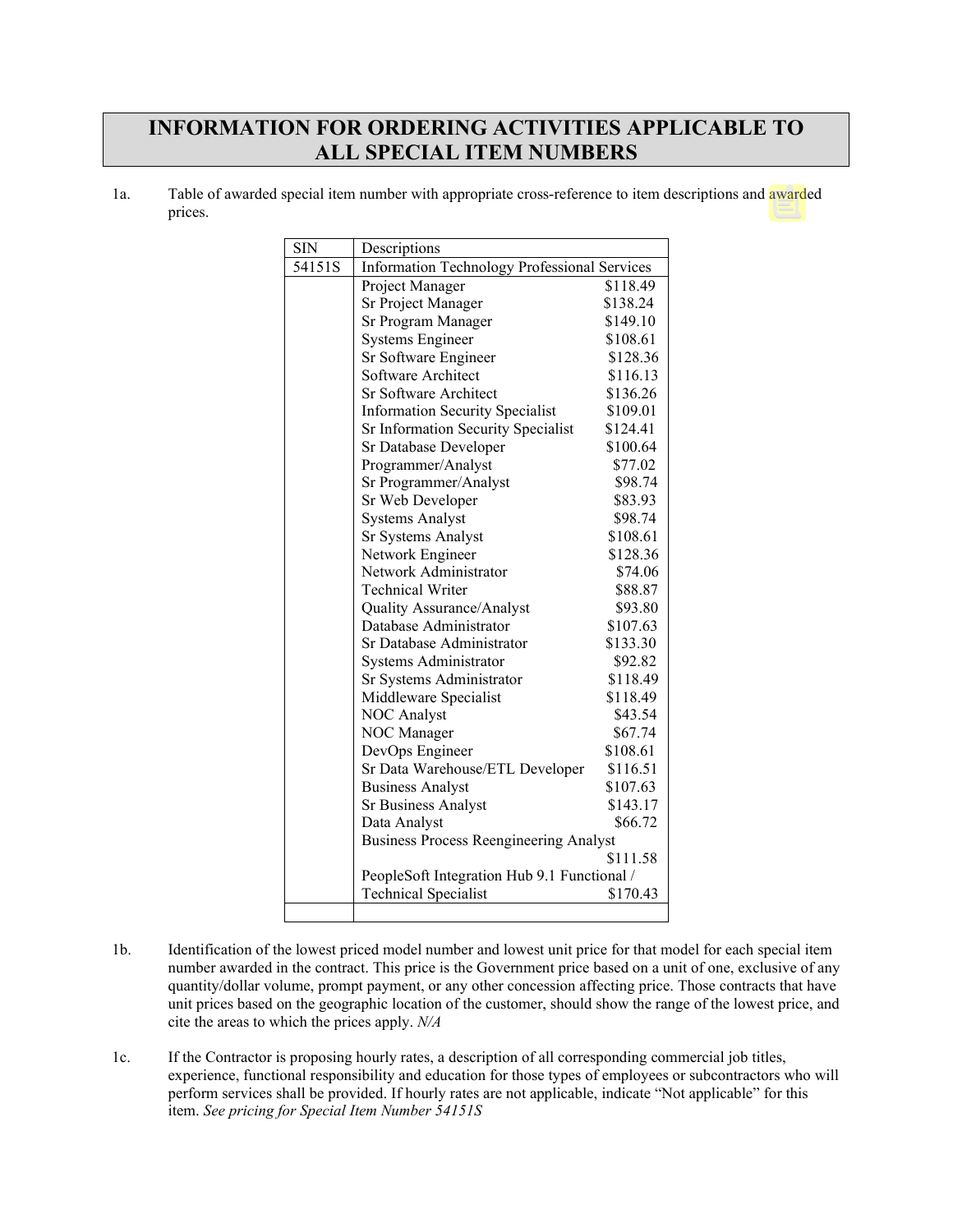- 2. Maximum order: *\$500,000*
- 3. Minimum order*: \$100*
- 4. Geographic coverage (delivery area): *48 contiguous states, Alaska, Hawaii, Puerto Rico, Washington DC and US territories.*
- 5. Point(s) of production (city, county, and State or foreign country): *Same as company address*
- 6. Discount from list prices or statement of net price: *Prices listed are net (discounts already deducted)*
- 7. Volume discounts: 1.0 % - 500K - 1.5M of annualized revenue 1.5% - 1.5M - 2.5M of annualized revenue 2.5% - 2.5M - 5M of annualized revenue 3% - over 5M of annualized revenue
- 8. Prompt payment terms: *None – Net 30 days*
- 9a. Notification that Government purchase cards are accepted at or below the micro-purchase threshold.
- 9b. Notification that Government purchase cards are accepted or not accepted above the micro-purchase threshold.
- 10. Foreign items (list items by country of origin): *Not Applicable*
- 11a. Time of delivery: *As Negotiated*
- 11b. Expedited Delivery: *Contact Contractor*
- 11c. Overnight and 2-day delivery. The Contractor will indicate whether overnight and 2-day delivery are available. Also, the Contractor will indicate that the schedule customer may contact the Contractor for rates for overnight and 2-day delivery: *Contact Contractor*
- 11d. Urgent Requirements. The Contractor will note in its price list the "Urgent Requirements" clause of its contract and advise agencies that they can also contact the Contractor's representative to effect a faster delivery: *Contact Contractor*
- 12. F.O.B. point: *Destination*
- 13a. Ordering address: *Same as contractor*
- 13b. Ordering procedures: For supplies and services, the ordering procedures, information on Blanket Purchase Agreements (BPA's) are found in Federal Acquisition Regulation (FAR) 8.405-3.
- 14. Payment address: *Same as company address*
- 15. Warranty provision: *Contractor's standard commercial warranty*
- 16. Export packing charges, if applicable: *Not Applicable*
- 17. Terms and conditions of Government purchase card acceptance (any thresholds above the micro-purchase level): *Contact Contractor*
- 18. Terms and conditions of rental, maintenance, and repair (if applicable): *Not Applicable*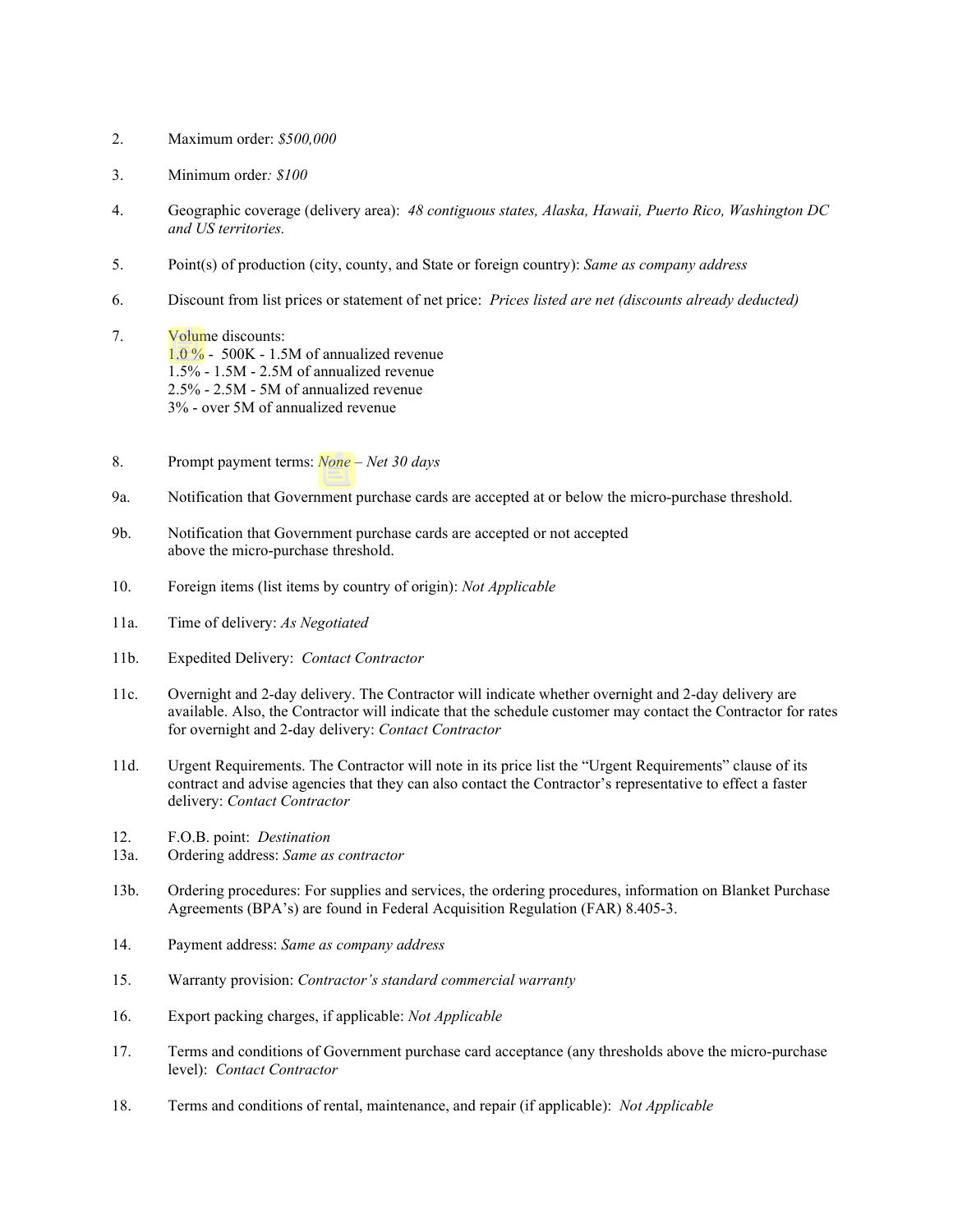- 19. Terms and conditions of installation (if applicable): *Not Applicable*
- 20. Terms and conditions of repair parts indicating date of parts price lists and any discounts from list prices (if applicable): *Not Applicable*
- 20a. Terms and conditions for any other services (if applicable): *Not Applicable*
- 21. List of service and distribution points (if applicable): *Not Applicable*
- 22. List of participating dealers (if applicable): *Not Applicable*
- 23. Preventive maintenance (if applicable): *Not Applicable*
- 24a. Special attributes such as environmental attributes (e.g., recycled content, energy efficiency, and/or reduced pollutants): *Not Applicable*
- 24b. If applicable, indicate that Section 508 compliance information is available on Electronic and Information Technology (EIT) supplies and services and show where full details can be found (e.g. contractor's website or other location.) The EIT standards can be found at: www.Section508.gov/.
- 25. Unique Entity Identifier (UEI) :EFTXZBTE36E8
- 26. Notification regarding registration in the System for Award Management. *CAGE Code: 3DLB4*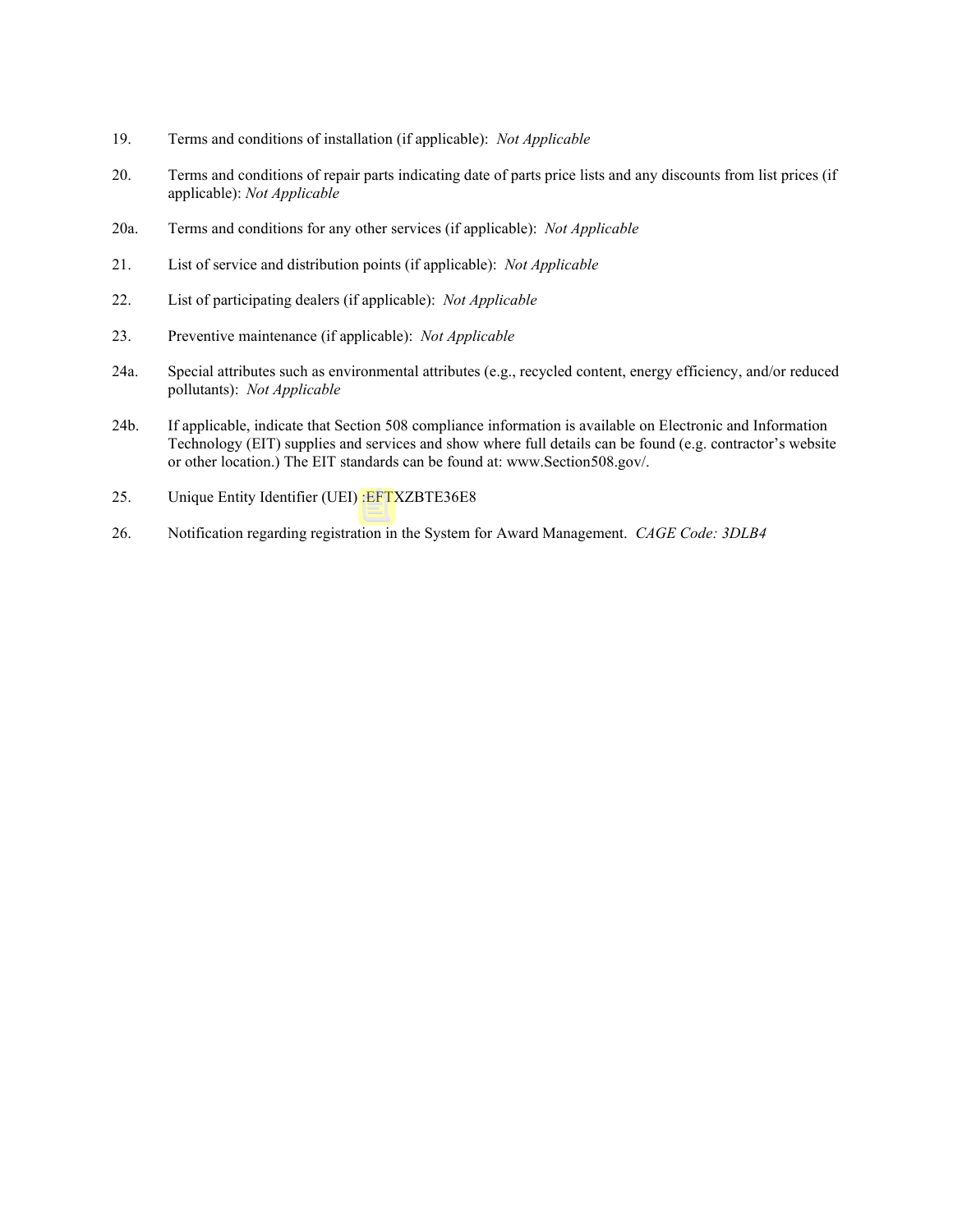# **TERMS AND CONDITIONS APPLICABLE TO INFORMATION TECHNOLOGY (IT) PROFESSIONAL SERVICES (SPECIAL ITEM NUMBER 54151S)**

### **1. SCOPE**

- a. The prices, terms and conditions stated under Special Item Number 54151S Information Technology Professional Services apply exclusively to IT Professional Services within the scope of this Information Technology Schedule.
- b. The Contractor shall provide services at the Contractor's facility and/or at the ordering activity location, as agreed to by the Contractor and the ordering activity.

#### **2. PERFORMANCE INCENTIVES I-FSS-60 Performance Incentives (April 2000)**

- a. Performance incentives may be agreed upon between the Contractor and the ordering activity on individual fixed price orders or Blanket Purchase Agreements under this contract.
- b. The ordering activity must establish a maximum performance incentive price for these services and/or total solutions on individual orders or Blanket Purchase Agreements.
- c. Incentives should be designed to relate results achieved by the contractor to specified targets. To the maximum extent practicable, ordering activities shall consider establishing incentives where performance is critical to the ordering activity's mission and incentives are likely to motivate the contractor. Incentives shall be based on objectively measurable tasks.

#### **3. ORDER**

- a. Agencies may use written orders, EDI orders, blanket purchase agreements, individual purchase orders, or task orders for ordering services under this contract. Blanket Purchase Agreements shall not extend beyond the end of the contract period; all services and delivery shall be made, and the contract terms and conditions shall continue in effect until the completion of the order. Orders for tasks which extend beyond the fiscal year for which funds are available shall include FAR 52.232- 19 (Deviation – May 2003) Availability of Funds for the Next Fiscal Year. The purchase order shall specify the availability of funds and the period for which funds are available.
- b. All task orders are subject to the terms and conditions of the contract. In the event of conflict between a task order and the contract, the contract will take precedence.

#### **4. PERFORMANCE OF SERVICES**

- a. The Contractor shall commence performance of services on the date agreed to by the Contractor and the ordering activity.
- b. The Contractor agrees to render services only during normal working hours, unless otherwise agreed to by the Contractor and the ordering activity.
- c. The ordering activity should include the criteria for satisfactory completion for each task in the Statement of Work or Delivery Order. Services shall be completed in a good and workmanlike manner.
- d. Any Contractor travel required in the performance of IT Services must comply with the Federal Travel Regulation or Joint Travel Regulations, as applicable, in effect on the date(s) the travel is performed. Established Federal Government per diem rates will apply to all Contractor travel. Contractors cannot use GSA city pair contracts.

#### **5. STOP-WORK ORDER (FAR 52.242-15) (AUG 1989)**

a. The Contracting Officer may, at any time, by written order to the Contractor, require the Contractor to stop all, or any part, of the work called for by this contract for a period of 90 days after the order is delivered to the Contractor, and for any further period to which the parties may agree. The order shall be specifically identified as a stop-work order issued under this clause. Upon receipt of the order, the Contractor shall immediately comply with its terms and take all reasonable steps to minimize the incurrence of costs allocable to the work covered by the order during the period of work stoppage. Within a period of 90 days after a stop-work is delivered to the Contractor, or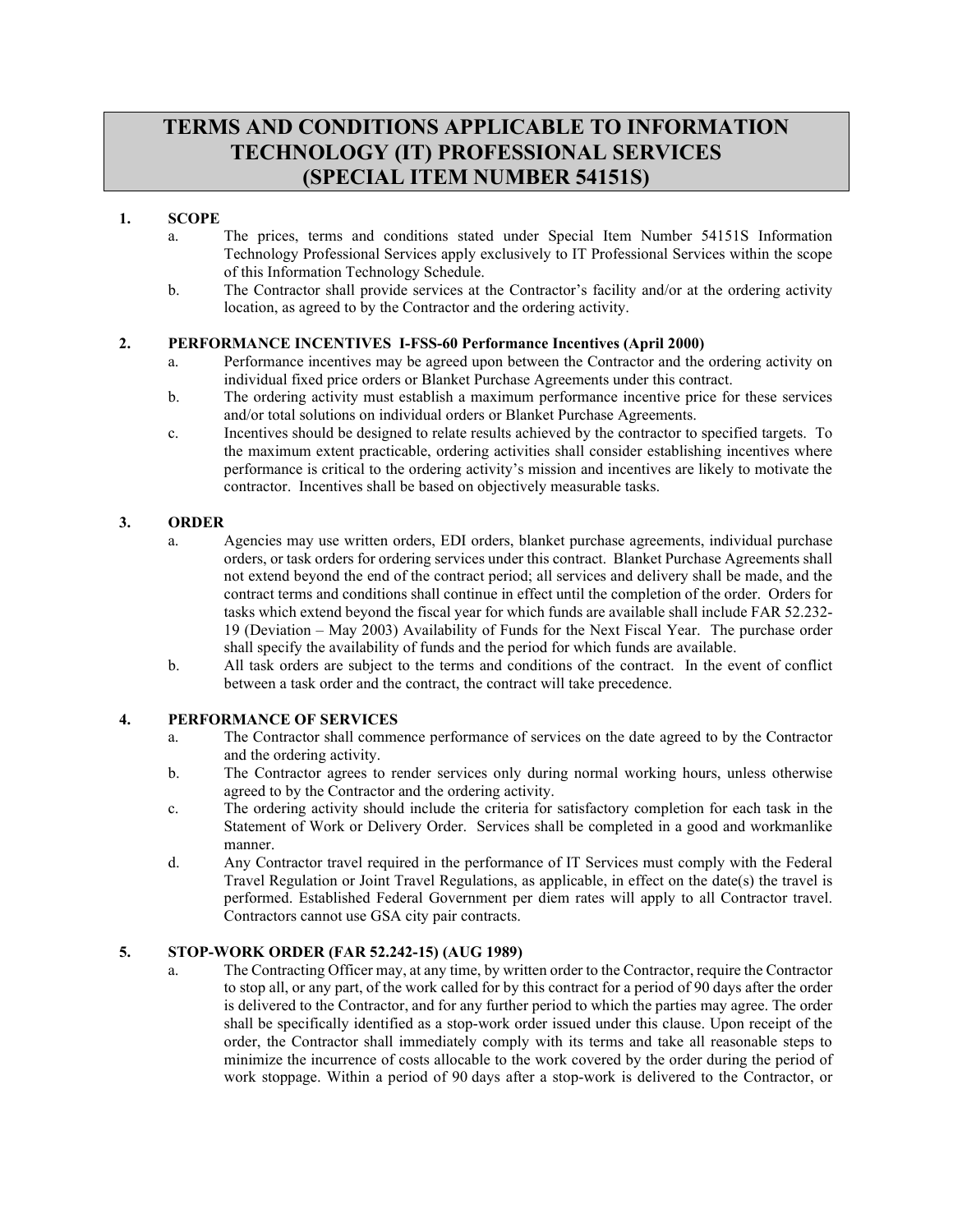within any extension of that period to which the parties shall have agreed, the Contracting Officer shall either-

- (1) Cancel the stop-work order; or(2) Terminate the work covered by the order as provided in the Default, or the Termination for Convenience of the Government, clause of this contract.
- b. If a stop-work order issued under this clause is canceled or the period of the order or any extension thereof expires, the Contractor shall resume work. The Contracting Officer shall make an equitable adjustment in the delivery schedule or contract price, or both, and the contract shall be modified, in writing, accordingly, if-
	- (1) The stop-work order results in an increase in the time required for, or in the Contractor's cost properly allocable to, the performance of any part of this contract; and
	- (2) The Contractor asserts its right to the adjustment within 30 days after the end of the period of work stoppage; provided, that, if the Contracting Officer decides the facts justify the action, the Contracting Officer may receive and act upon the claim submitted at any time before final payment under this contract.
- c. If a stop-work order is not canceled and the work covered by the order is terminated for the convenience of the Government, the Contracting Officer shall allow reasonable costs resulting from the stop-work order in arriving at the termination settlement.
- d. If a stop-work order is not canceled and the work covered by the order is terminated for default, the Contracting Officer shall allow, by equitable adjustment or otherwise, reasonable costs resulting from the stop-work order.

# **6. INSPECTION OF SERVICES**

In accordance with FAR 52.212-4 CONTRACT TERMS AND CONDITIONS--COMMERCIAL ITEMS (MAR 2009) (DEVIATION I - FEB 2007) for Firm-Fixed Price orders and FAR 52.212-4 CONTRACT TERMS AND CONDITIONS  $\Box$ COMMERCIAL ITEMS (MAR 2009) (ALTERNATE I  $\Box$  $\Box$ OCT 2008) (DEVIATION I – FEB 2007) applies to Time-and-Materials and Labor-Hour Contracts orders placed under this contract.

# **7. RESPONSIBILITIES OF THE CONTRACTOR**

The Contractor shall comply with all laws, ordinances, and regulations (Federal, State, City, or otherwise) covering work of this character. If the end product of a task order is software, then FAR 52.227-14 (Dec 2007) Rights in Data – General, may apply.

# **8. RESPONSIBILITIES OF THE ORDERING ACTIVITY**

Subject to security regulations, the ordering activity shall permit Contractor access to all facilities necessary to perform the requisite IT Professional Services.

#### **9. INDEPENDENT CONTRACTOR**

All IT Professional Services performed by the Contractor under the terms of this contract shall be as an independent Contractor, and not as an agent or employee of the ordering activity.

#### **10. ORGANIZATIONAL CONFLICTS OF INTEREST**

a. Definitions.

"Contractor" means the person, firm, unincorporated association, joint venture, partnership, or corporation that is a party to this contract.

"Contractor and its affiliates" and "Contractor or its affiliates" refers to the Contractor, its chief executives, directors, officers, subsidiaries, affiliates, subcontractors at any tier, and consultants and any joint venture involving the Contractor, any entity into or with which the Contractor subsequently merges or affiliates, or any other successor or assignee of the Contractor.

An "Organizational conflict of interest" exists when the nature of the work to be performed under a proposed ordering activity contract, without some restriction on ordering activities by the Contractor and its affiliates, may either (i) result in an unfair competitive advantage to the Contractor or its affiliates or (ii) impair the Contractor's or its affiliates' objectivity in performing contract work.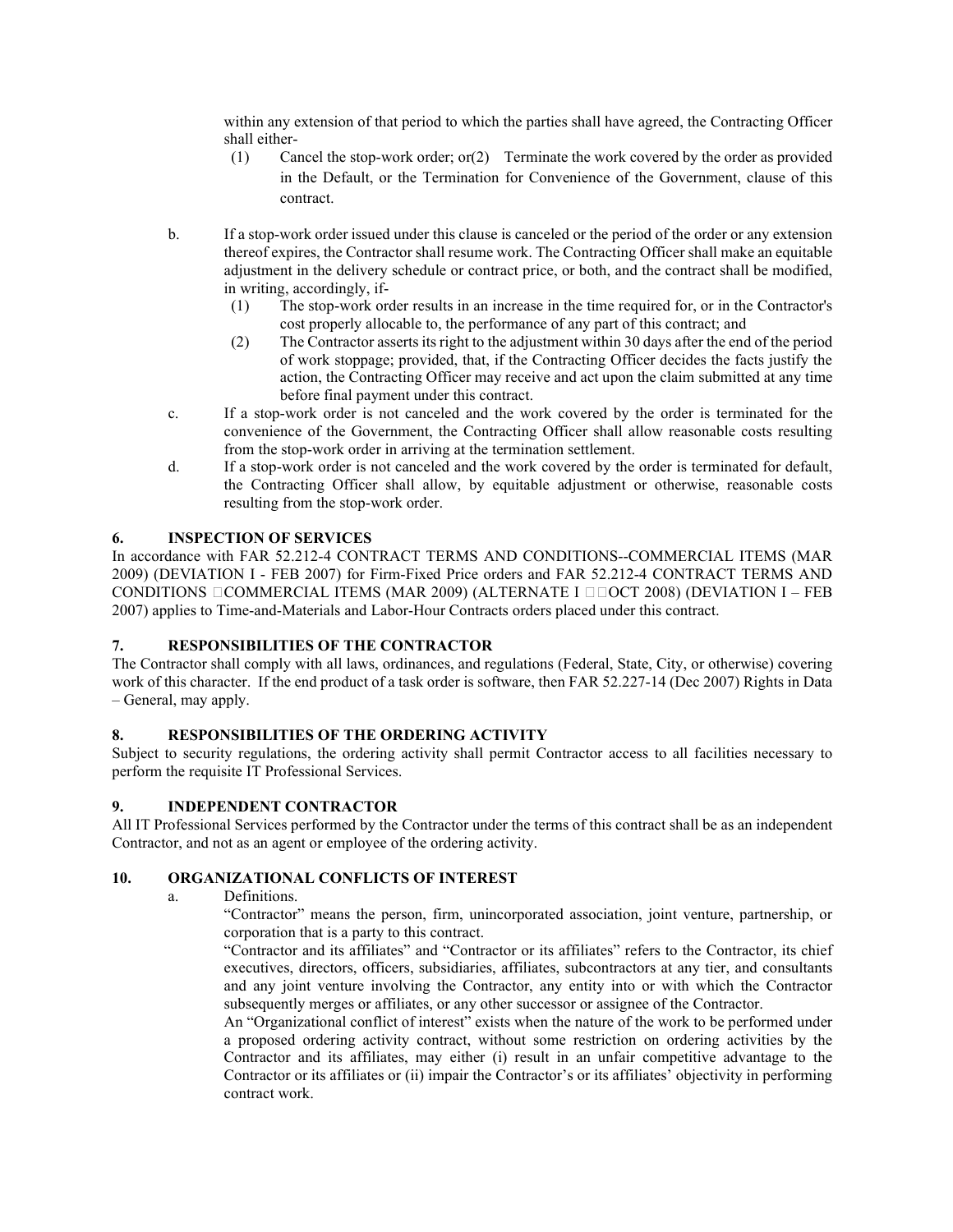b. To avoid an organizational or financial conflict of interest and to avoid prejudicing the best interests of the ordering activity, ordering activities may place restrictions on the Contractors, its affiliates, chief executives, directors, subsidiaries and subcontractors at any tier when placing orders against schedule contracts. Such restrictions shall be consistent with FAR 9.505 and shall be designed to avoid, neutralize, or mitigate organizational conflicts of interest that might otherwise exist in situations related to individual orders placed against the schedule contract. Examples of situations, which may require restrictions, are provided at FAR 9.508.

### **11. INVOICES**

The Contractor, upon completion of the work ordered, shall submit invoices for IT Professional services. Progress payments may be authorized by the ordering activity on individual orders if appropriate. Progress payments shall be based upon completion of defined milestones or interim products. Invoices shall be submitted monthly for recurring services performed during the preceding month.

# **12. PAYMENTS**

For firm-fixed price orders the ordering activity shall pay the Contractor, upon submission of proper invoices or vouchers, the prices stipulated in this contract for service rendered and accepted. Progress payments shall be made only when authorized by the order. For time-and-materials orders, the Payments under Time-and-Materials and Labor-Hour Contracts at FAR 52.212-4 (MAR 2009) (ALTERNATE I – OCT 2008) (DEVIATION I – FEB 2007) applies to time-and-materials orders placed under this contract. For labor-hour orders, the Payment under Time-and-Materials and Labor-Hour Contracts at FAR 52.212-4 (MAR 2009) (ALTERNATE I – OCT 2008) (DEVIATION I – FEB 2007) applies to labor-hour orders placed under this contract. 52.216-31(Feb 2007) Timeand-Materials/Labor-Hour Proposal Requirements**—**Commercial Item Acquisition. As prescribed in 16.601(e)(3), insert the following provision:

- a. The Government contemplates award of a Time-and-Materials or Labor-Hour type of contract resulting from this solicitation.
- b. The offeror must specify fixed hourly rates in its offer that include wages, overhead, general and administrative expenses, and profit. The offeror must specify whether the fixed hourly rate for each labor category applies to labor performed by—
	- (1) The offeror;
	- (2) Subcontractors; and/or
	- (3) Divisions, subsidiaries, or affiliates of the offeror under a common control.

#### **13. RESUMES**

Resumes shall be provided to the GSA Contracting Officer or the user ordering activity upon request.

#### **14. INCIDENTAL SUPPORT COSTS**

Incidental support costs are available outside the scope of this contract. The costs will be negotiated separately with the ordering activity in accordance with the guidelines set forth in the FAR.

#### **15. APPROVAL OF SUBCONTRACTS**

The ordering activity may require that the Contractor receive, from the ordering activity's Contracting Officer, written consent before placing any subcontract for furnishing any of the work called for in a task order.

# **16. DESCRIPTION OF IT PROFESSIONAL SERVICES AND PRICING**

See Labor Category descriptions included herein.

# **LABOR CATEGORY DESCRIPTIONS**

**For required education in each labor category, we have the following Substitution Methodology:**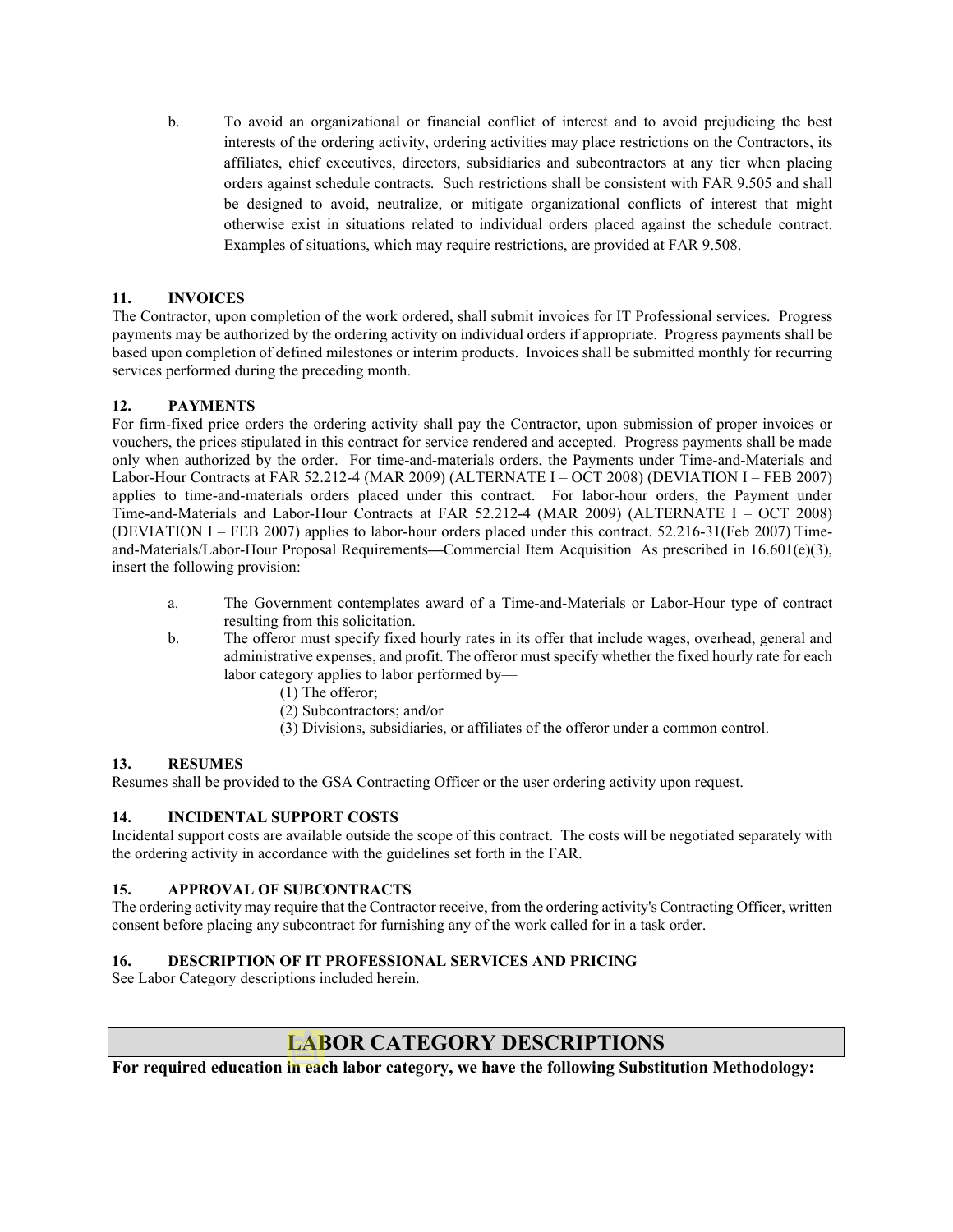- Bachelor's Acceptable Substitutes Includes:
	- o A.A. and 2 years additional work experience in the specified field in the delivery/task order.
	- o No degree and 4 years additional work experience in the specified field in the delivery/task order.
- Master's Acceptable Substitute Includes:

o Bachelor's Degree and 2 years additional work experience in the specified field in the delivery/task order.

- o A.A. and 4 years additional work experience in the specified field in the delivery/task order.
- o No Degree and 6years additional work experience in the specified field in the delivery/task order.

### **Project Manager**

Minimum/General Experience: 8 years experience, of which at least 5 years must be specialized as a Project Manager. Specialized experience includes: complete co-ordinate project development from inception to deployment, demonstrated ability to provide guidance and direction in the tasks similar to the sample tasks provided in the statement of work, proven expertise in the management and control of funds and resources, demonstrated capability in managing multi-task contracts of this type and complexity. General experience includes increasing responsibilities in information systems design and management

Functional Responsibility: Provides technical direction for the complete systems development effort. May serve as a technical authority for a design area. As a staff specialist or consultant, resolves unique and unyielding systems problems using new technology. Can complete tasks within estimated time frames and budget constraints. Schedules and assigns duties to Project Managers. Interacts with government management personnel.

Education: 4 year degree in Computer Science or a related field

#### **Sr Project Manager**

Minimum/General Experience: 10 years experience, of which at least six years must be specialized as a Project Manager. Specialized experience includes: complete co-ordinate project development from inception to deployment, demonstrated ability to provide guidance and direction in the tasks similar to the sample tasks provided in the statement of work, proven expertise in the management and control of funds and resources, demonstrated capability in managing multi-task contracts of this type and complexity. General experience includes increasing responsibilities in information systems design and management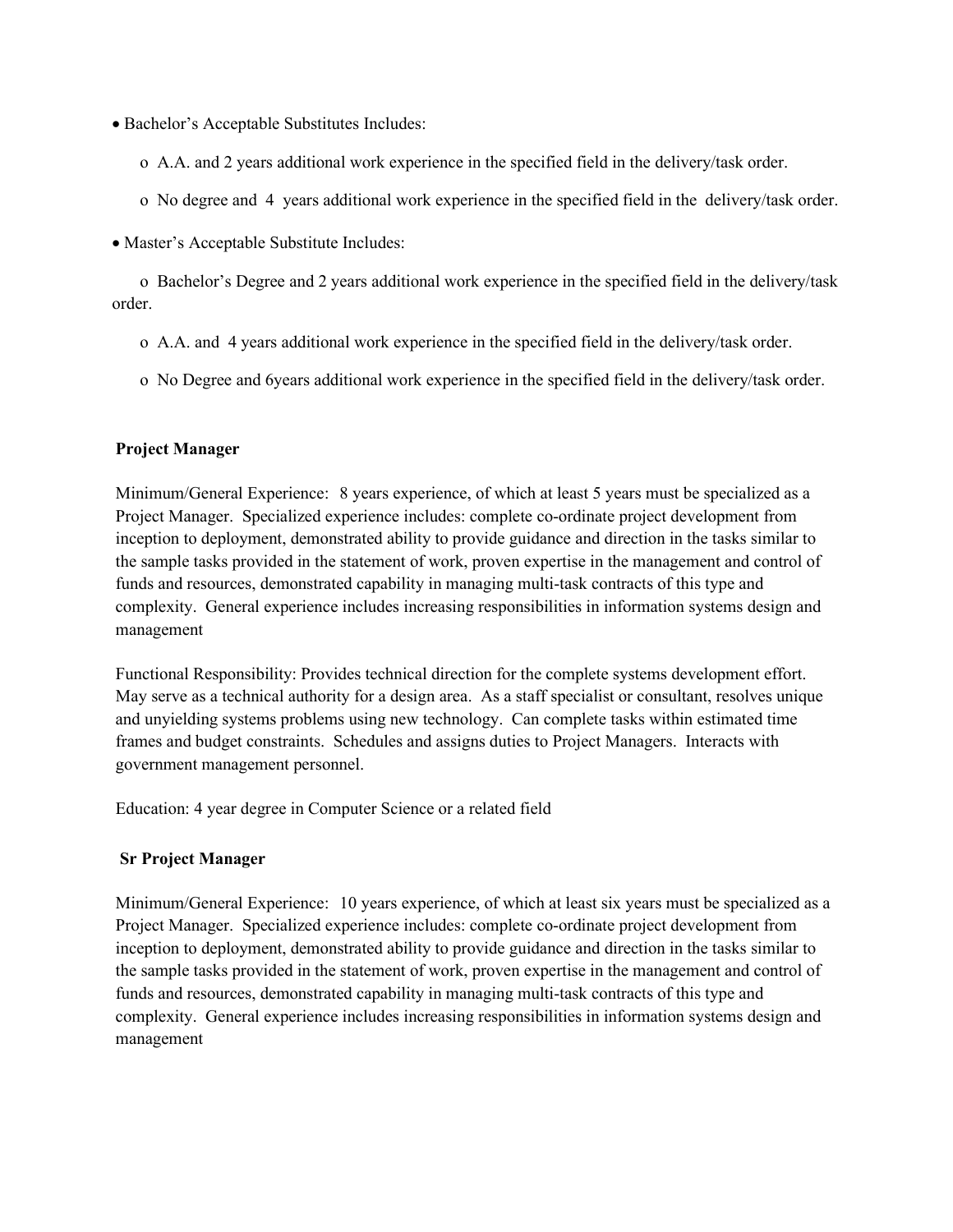Functional Responsibility: Provides technical direction for the complete systems development effort. May serve as a technical authority for a design area. As a staff specialist or consultant, resolves unique and unyielding systems problems using new technology. Can complete tasks within estimated time frames and budget constraints. Schedules and assigns duties to Project Managers. Interacts with government management personnel.

Education: 4 year degree in Computer Science or a related field

# **Sr. Program Manager**

Minimum/General Experience: Ten years experience, of which at least seven years must be supervisory experience. Must have the ability to manage and ensure the successful completion of multiple technical tasks in assigned program(s). Must have the ability to recruit, hire, manage, supervise, train, schedule, coordinate, and evaluate staff as assigned.

Functional Responsibility: Serves as the contractor's contract manager, and shall be the contractor's authorized interface with the Government Contracting Officer (CO), the Contracting Officer's Representative (COR), government management personnel and customer agency representatives. Responsible for formulating and enforcing work standards, assigning contractor schedules, reviewing work discrepancies, supervising contractor personnel and communicating policies, purposes, and goals of the organization to subordinates. Shall be responsible for the overall contract performance and shall not serve in any other capacity. Ability to manage and ensure the successful completion multiple technical tasks in assigned program(s).

Education: 4 year degree in Computer Science or a related field

# **Systems Engineer**

Minimum/General Experience: Three years experience of which at least one year must be specialized. Specialized experience includes: analytically solving workflows, organization, and/or planning problems. General experience includes increasing responsibilities in systems engineering.

Functional Responsibility: Designs software tools and subsystems to support software reuse and domain analysis. Interprets software requirements and design specifications to code, and integrates and tests software components.

Education: 4 year degree in Computer Science or a related field

# **Sr Software Engineer**

Minimum/General Experience: 6 years directly related experience in software engineering, including the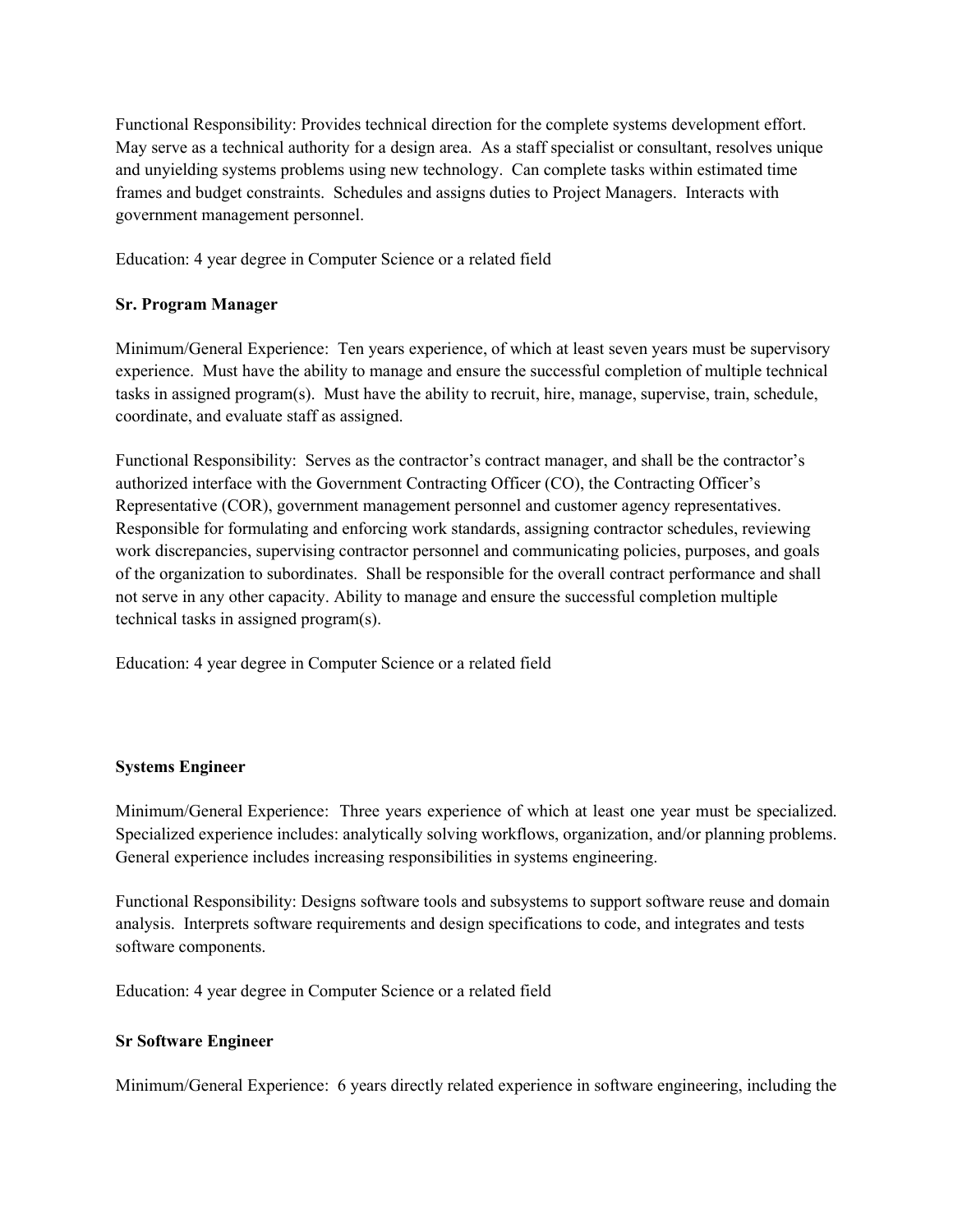design, coding, testing, and documentation of computer programs. Also requires knowledge of the fundamental concepts, practices and procedures used in software engineering and applications and systems development.

Functional Responsibility: Participates in the design, development, analysis, and implementation of software operating systems and software application programs; works under general supervision; performs software operating systems and application engineering, including full life cycle design and development; works from specifications to develop and modify operating systems and software applications; participates in the design, coding, testing, debugging, and documentation of programs; participates in the definition of limited design specifications and parameters; assists engineers or analysts with the hardware/software integration of the application or utility into software operating systems; analyzes system architecture requirements; performs requirements acquisition and definition and data analysis.

Education: 4 year degree in Computer Science or a related field

# **Software Architect**

Minimum/General Experience: 8 or more years directly related experience in the design, writing, and testing of computer programs or database development, with four or more years experience in software operating systems architecture. Also requires expert knowledge of the principles, practices, and procedures used in all phases of full life cycle applications and systems development, engineering, programming, and analysis at a highly technical level.

Functional Responsibility: Establishes state-of-the-art techniques for designing, developing, modifying and troubleshooting highly complex software operating systems and applications architectures; defines complex design specifications and parameters; identifies and directs resolution of complex hardware/software interface issues; is recognized as a subject matter expert in all areas of software engineering, including emerging technologies; directs the development of systems specifications and technical documentation; may serve as project lead, either working independently in a technical role in field of specialization, or providing work leadership with management or supervisory responsibility for the group; responsible for task cost, schedule and level of effort estimates; reports project progress directly to senior management; performs business development services; may provide expertise to multiple projects and tasks; may supervise and direct the work of assigned staff.

Education: 4 year degree in Computer Science or a related field

# **Sr Software Architect**

Minimum/General Experience: Ten or more years directly related experience in the design, writing, and testing of computer programs or database development, with four or more years experience in software operating systems architecture. Also requires expert knowledge of the principles, practices, and procedures used in all phases of full life cycle applications and systems development, engineering,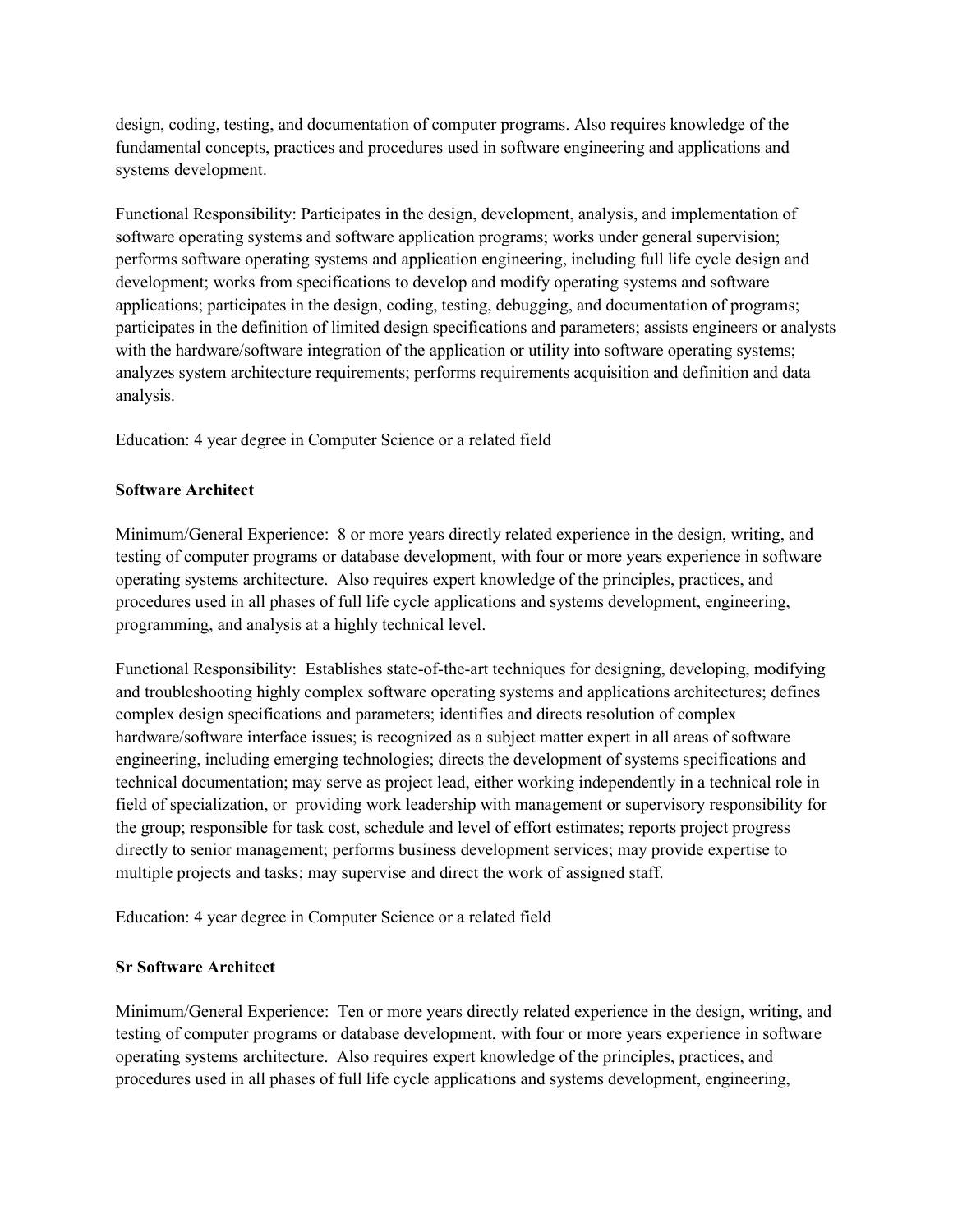programming, and analysis at a highly technical level.

Functional Responsibility: Establishes state-of-the-art techniques for designing, developing, modifying and troubleshooting highly complex software operating systems and applications architectures; defines complex design specifications and parameters; identifies and directs resolution of complex hardware/software interface issues; is recognized as a subject matter expert in all areas of software engineering, including emerging technologies; directs the development of systems specifications and technical documentation; may serve as project lead, either working independently in a technical role in field of specialization, or providing work leadership with management or supervisory responsibility for the group; responsible for task cost, schedule and level of effort estimates; reports project progress directly to senior management; performs business development services; may provide expertise to multiple projects and tasks; may supervise and direct the work of assigned staff.

Education: 4 year degree in Computer Science or a related field

# **Information Security Specialist**

Minimum/General Experience: 7 years experience, of which at least eight must be information security/Information Assurance (IA) experience. Must have experience in security administration, evaluation of security/Information Assurance product capabilities, assessment and policy development. Must have a solid understanding of federal information security/assurance policies, standards and regulations.

# Functional Responsibility:

Gathers and organizes technical information about an organization's mission goals and needs, IT infrastructure, and existing security/IA products. Assists in developing security/IA policies, procedures, and standards. Responsibilities will include working with the customer to minimize risks and assess and secure networks. Evaluates and recommends security products for various platforms and initiatives. May act as a project leader and provide technical leadership and guidance.

Education: 4 year degree in Computer Science or a related field

# **Sr Information Security Specialist**

Minimum/General Experience: Ten years experience, of which at least eight must be information security/Information Assurance (IA) experience. Must have experience in security administration, evaluation of security/Information Assurance product capabilities, assessment and policy development. Must have a solid understanding of federal information security/assurance policies, standards and regulations.

Functional Responsibility: Gathers and organizes technical information about an organization's mission goals and needs, IT infrastructure, and existing security/IA products. Assists in developing security/IA policies, procedures, and standards. Responsibilities will include working with the customer to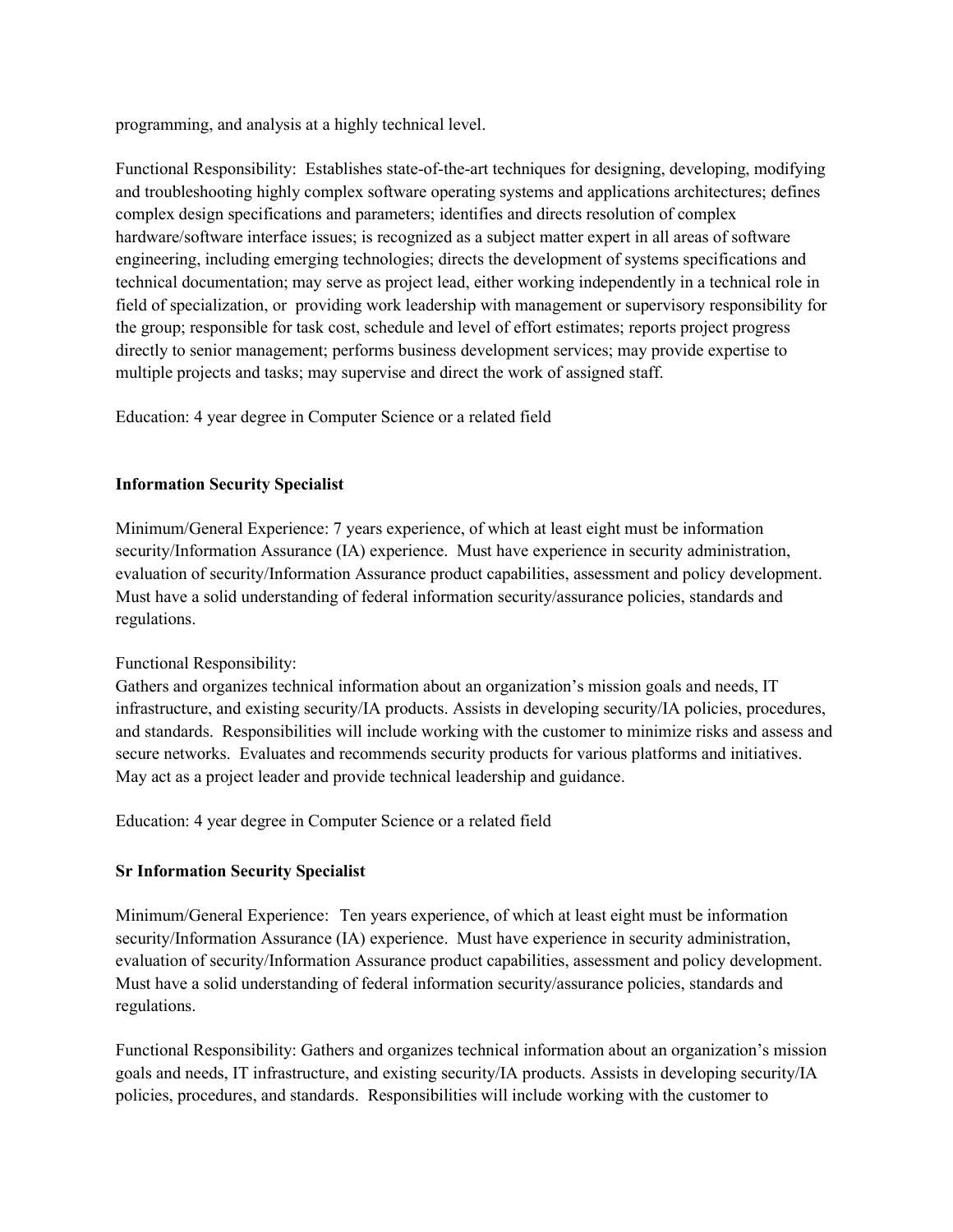minimize risks and assess and secure networks. Evaluates and recommends security products for various platforms and initiatives. May act as a project leader and provide technical leadership and guidance.

Education: 4 year degree in Computer Science or a related field

# **Sr Database Developer**

Minimum/General Experience: 6 years directly related experience in the design, maintenance, and coding of databases. Also requires knowledge of the principles, methods, and techniques used in all phases of database development, coding, and design, including business analysis, event modeling, logical and physical database design, data access analysis and design, DBMS optimization, archive and recovery strategy, load strategy design and implementation, security, and change management

Functional Responsibility: Designs, maintains, enhances, and codes relational databases; analyzes and determines information needs and elements, data relationships and attributes, data flow and storage requirements, and data output and reporting capabilities; develops data modeling and participates in data acquisition and access analysis and design, and archive, recovery, and load strategy design and implementation; coordinates new data development ensuring consistency and integration with existing data warehouse structure; reviews requests for data and data usage, researches data sources for new and better data feeds; participates in continuous improvement efforts in enhancing performance and providing increased functionality; designs data structures to accommodate database production, storage, maintenance, and accessibility; develops screens and queries; tests designed applications; performs upgrades and maintenance of hardware and software; provides technical support and guidance to users.

Education: 4 year degree in Computer Science or a related field

# **Programmer/Analyst**

Minimum/General Experience: Three years experience in computer programming. Depending on the job assignment, knowledge of or certification in specific applications or processes may be required in the following areas: Web technologies, design technologies, specific programming languages, authoring languages and systems, and Modeling and Simulation (M&S) technologies, processes, and tools.

Functional Responsibility: Generates new code and corrects, converts, and/or modifies existing code to meet documented standards; designs new and/or redesigns and maintains existing software products; identifies client needs and requirements based on evaluation of client documentation and interviews; performs data and technical analysis; performs a variety of testing procedures on assigned products, analyzes test results, and corrects problems; prepares test scripts and descriptions and examines to locate necessary modifications.

Education: 4 year degree in Computer Science or a related field

# **SR Programmer/Analyst**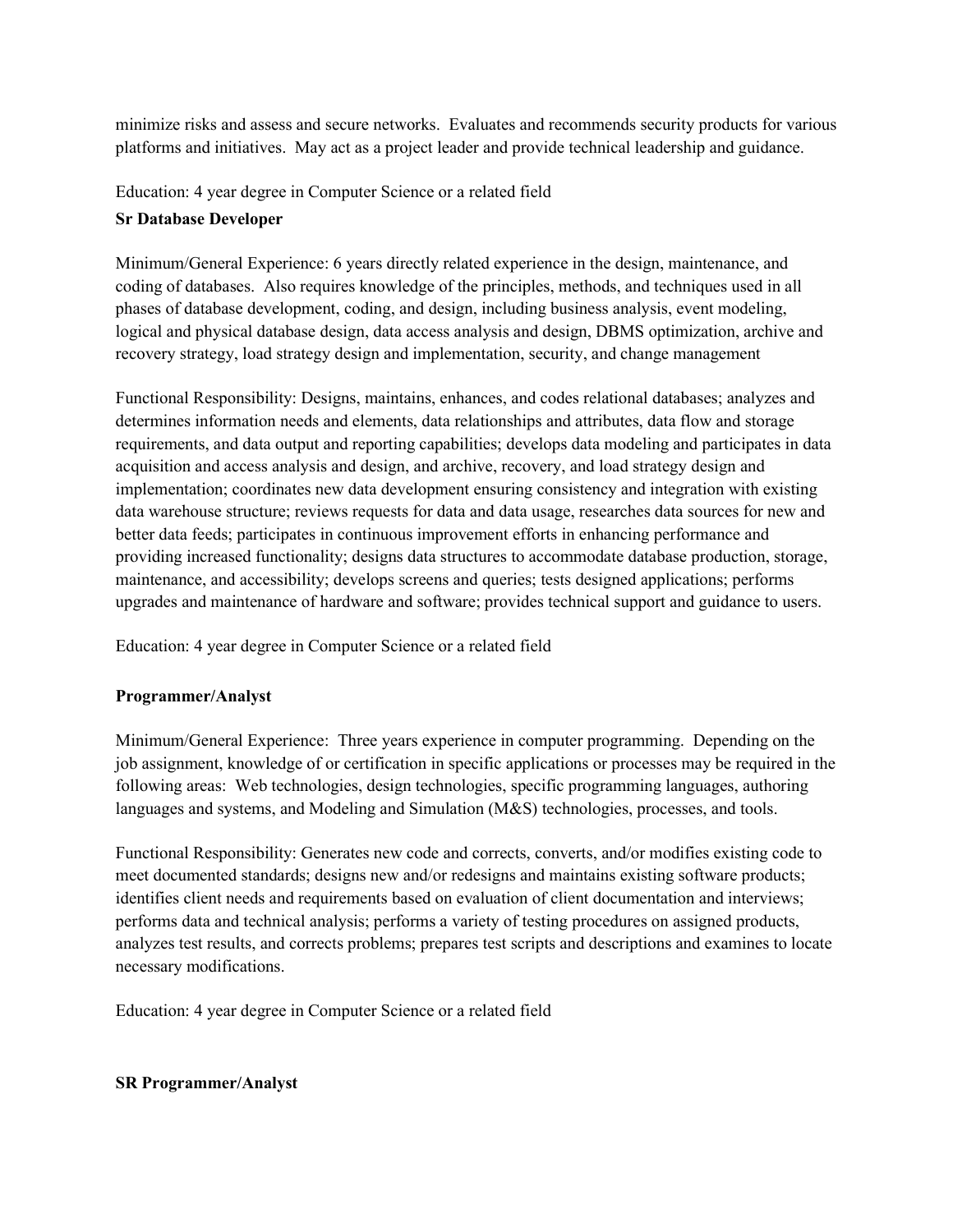Minimum/General Experience: Five years experience in computer programming. Depending on the job assignment, knowledge of or certification in specific applications or processes may be required in the following areas: Web technologies, design technologies, specific programming languages, authoring languages and systems, and Modeling and Simulation (M&S) technologies, processes, and tools.

Functional Responsibility: Participates in all phases of software development, including system design, analysis, architecture, and engineering; programs, designs, analyzes, codes, implements, and tests software applications, modules, and databases in various languages, including those associated with scientific, technical, or engineering problems; performs process analyses in order to recommend improvements; performs system, network, and/or database administration, analysis, design, implementation, and testing; analyzes and documents client needs and requirements; provides technical support including providing technical solutions and training; writes, modifies, and maintains software documentation and specifications.

Education: 4 year degree in Computer Science or a related field

### **SR Web Developer**

Minimum/General Experience: Eight years experience, of which at least two years must include technical leadership experience and at least four years experience in software development, installation, and modification in an online environment.

Functional Responsibility: Designs and develops well-integrated and cost-effective solutions for internal and external Webs; works closely with client project managers and technical leaders to understand customers' business objectives and systems requirements; designs and develops Web infrastructures; designs and implements an intranet strategy for authorization of users to access controlled components; designs relational databases to perform well logically and physically for decision support; coordinates enhancements and maintenance of Web systems and sites; provides recommendations for server operating systems, hardware requirements and encryption standards for communications to and from secure servers; provides technical advice and expertise to Webmasters and Web developers in the installation, acceptance testing, and evaluation of newly released and beta software; may serve as a functional/technical team or task lead.

Education: 4 year degree in Computer Science or a related field

**Systems Analyst**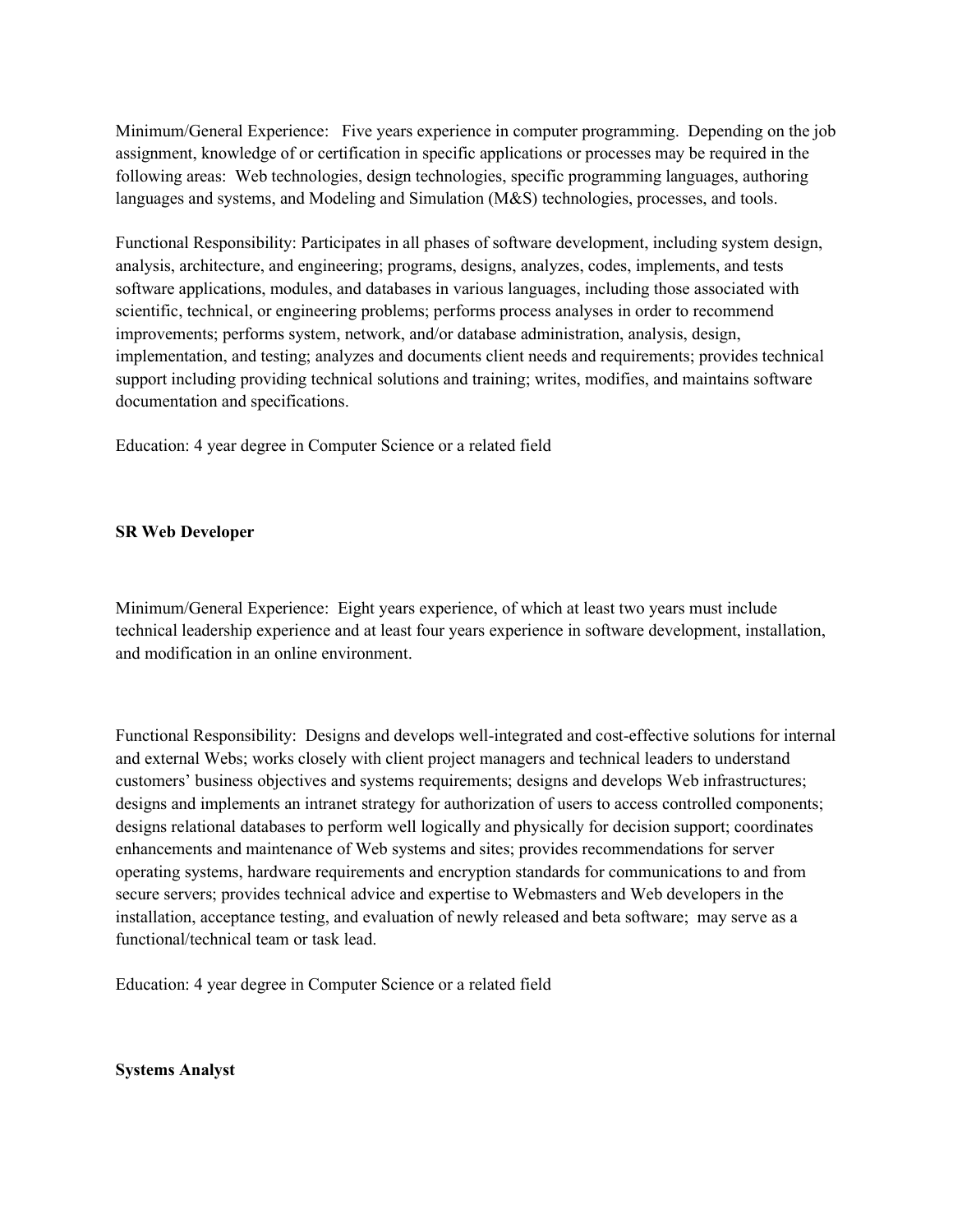Minimum/General Experience: Three years of computer experience in assignments of a technical nature working under close supervision and direction. Must have at least one year experience in analyzing applications on large-scale on mid-tier computers (or LAN-based).

Functional Responsibility: Develops requirements for information systems form a project's inception to conclusion. Develops required specifications for simple to moderately complex systems. Assists senior computer systems analyst in preparing input and test data for the proposed system.

Education: 4 year degree in Computer Science or a related field **SR Systems Analyst**

Minimum/General Experience: Eight years of computer experience in assignments of a technical nature working under close supervision and direction. Must have at least one year experience in analyzing applications on large-scale on mid-tier computers (or LAN-based).

Functional Responsibility: Analyzes and evaluates user needs and identifies resources required for each task to determine functional requirements; conceptualizes, develops, and implements complex systems designed to meet client requirements; defines systems objectives and prepares system design specifications to meet requirements; designs, develops, implements, and tests new systems or modifies existing systems that meet the user's needs; codes applications and tests to software requirements; writes or updates software specifications; analyzes procedures and systems to refine their formulation and convert to programmable formats; analyzes data requirements to determine data source and destinations; coordinates with client to define problem, determine data availability, report requirements, and resolve system design problems; creates logical data models based on functional requirements; performs quality review of specifications for internal and external delivery; troubleshoots and provides technical support and solutions to users; develops analytical tools for use in the design and redesign of programs as assigned; may serve as a technical team or task lead.

Education: 4 year degree in Computer Science or a related field

# **Network Engineer**

Minimum/General Experience: 5 years related network design/administration experience. Also requires knowledge of the principles, methods, and techniques used in network administration and engineering plus knowledge of and ability to use relevant hardware, software and other equipment. Certification in specific applications may be required, depending on job assignment.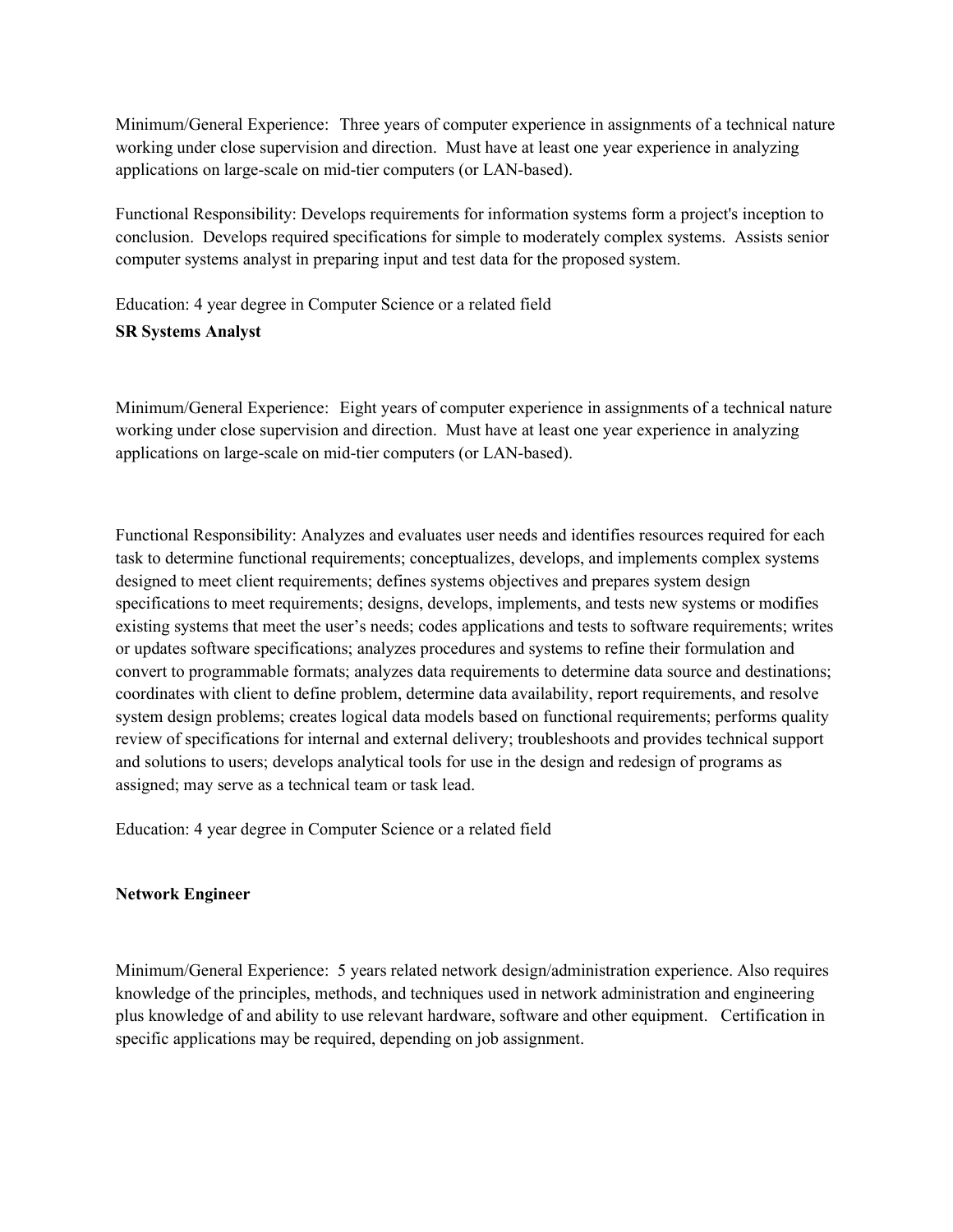Functional Responsibility: Analyzes local and wide area network systems, including planning, designing, evaluating, selecting, and upgrading operating systems and protocol suites and configuring communication media with concentrators, bridges, and other devices; resolves interoperability problems to obtain operations across all platforms including email, file transfer, multimedia, teleconferencing, and the like; configures systems to user requirements; supports the acquisition of hardware and software as well as subcontractor services as needed; performs various tests and documents results; administers and maintains local and wide area networks; provides technical support and troubleshooting to users; plans network layout design; may administer network security.

Education: 4 year degree in Computer Science or a related field

### **Network Administrator**

Minimum/General Experience: 3 years experience. Also requires knowledge of the principles, methods, and techniques used in network troubleshooting and support as well as knowledge of operating systems and applications and network management. Must have working knowledge of current technologies and products for Web services and security.

Functional Responsibility: Supports, installs, maintains, troubleshoots, and coordinates the usage of local and wide area networks (LAN and WAN), electronic mail, telecommunications, and PC based systems and related software; evaluates hardware and software, including peripheral, output, and telecommunications equipment; sets up and administers security procedures; troubleshoots problems; recommends and implements LAN policies and procedures and ensures adherence to security procedures; trains users on LAN operations and procedures.

Education: 2 year degree in Computer Science or a related field

# **Technical Writer**

Minimum/General Experience: Three years experience, of which at least one must be specialized. Specialized experience includes: demonstrated experience in editing documents, including technical documents. Must demonstrate the ability to work independently or under only general direction.

Functional Responsibility: Assist in collection and organizing information required for preparation of user manuals, training materials, installation guides, proposals, and reports. Edit functional descriptions, system specifications, user manuals, special reports, or any other customer deliverables and documents. Assists in performing financial and administrative functions.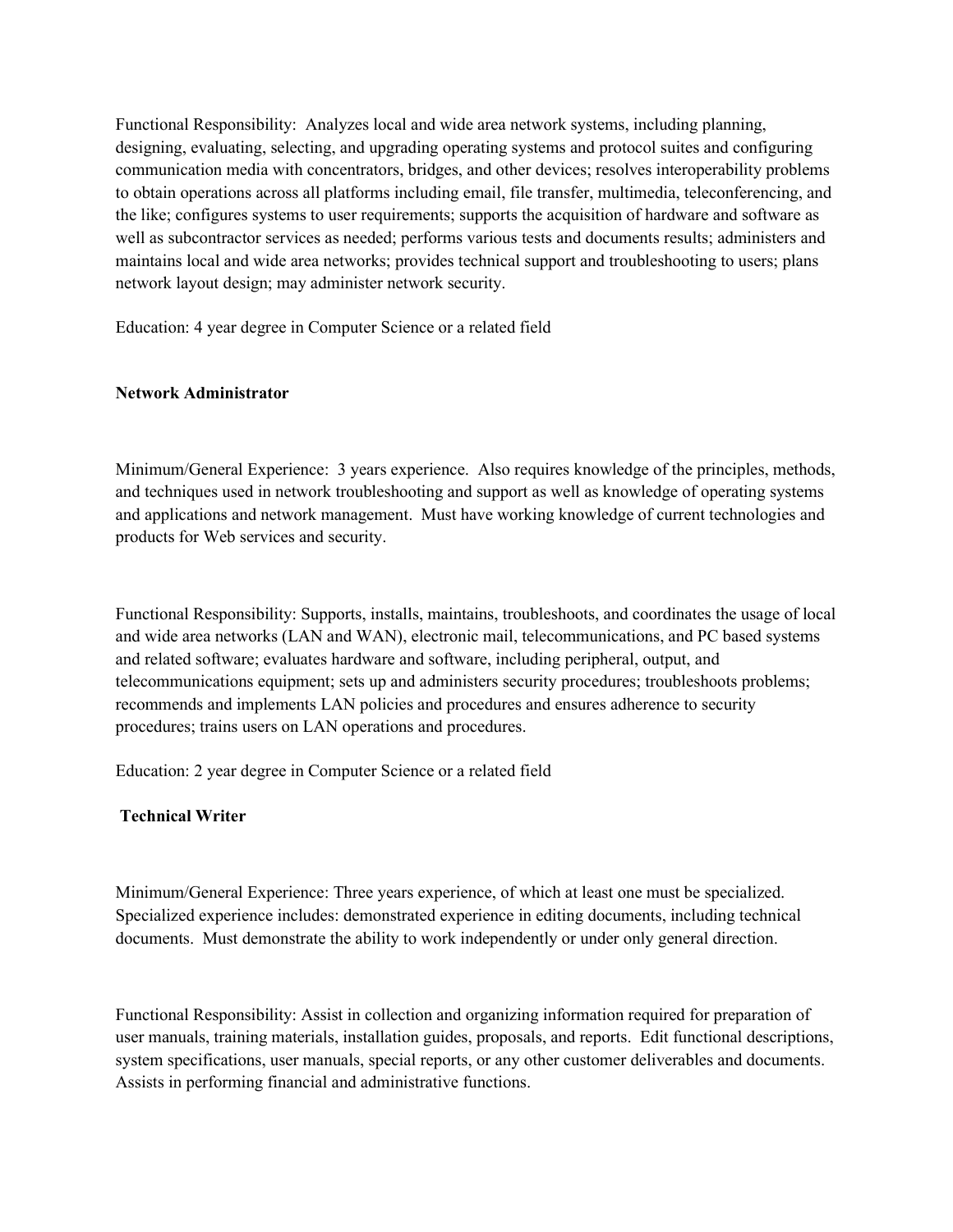Education: 4 year degree in Computer Science or a related field

#### **Quality Assurance/ Analyst**

Minimum/General Experience: 3 years related experience in quality assurance and/or software engineering. Must also have experience with Independent Validation and Verification and system configuration.

Functional Responsibility: Assists in the review and evaluation of software products and systems to ensure adherence to customer quality standards; develops software/systems testing procedures and conducts tests; analyzes and documents IV&V issues; presents IV&V results; works under general supervision.

Education: 4 year degree in Computer Science or a related field

#### **Database Administrator**

Minimum/General Experience: 4 years experience in physical and logical database design and implementation. Experience supporting the database environment and assuring the database instances are optimized. Must have experience in all aspects of performance tuning, backup, recovery, managing tables and indexes

Functional Responsibility: As part of a team responsible for overall integrity of the database environment, from initial design and implementation through on-going support.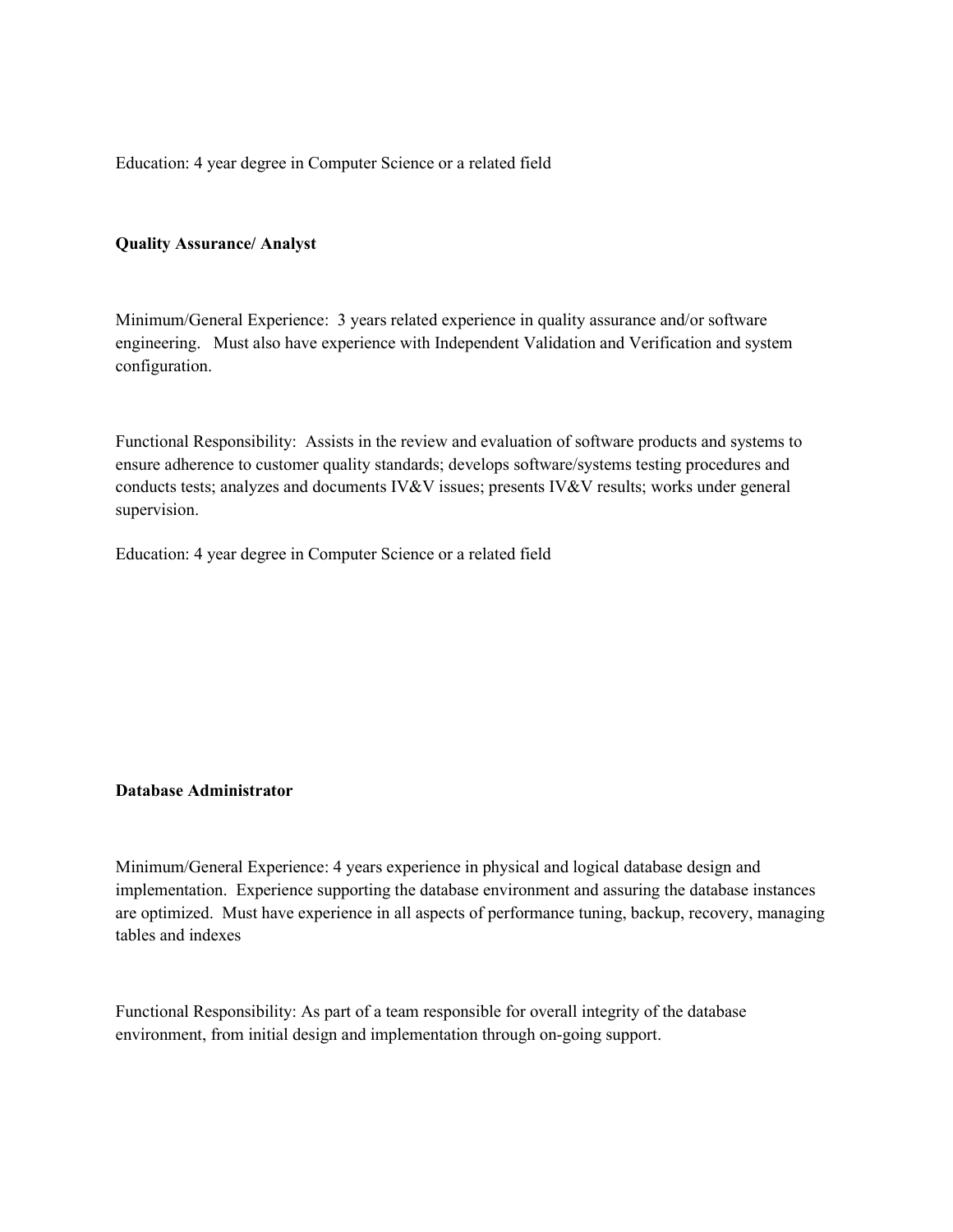Education: 4 year degree in Computer Science or a related field

# **Sr Database Administrator**

Minimum/General Experience: 7 years experience in physical and logical database design and implementation. Experience supporting the database environment and assuring the database instances are optimized. Must have experience in all aspects of performance tuning, backup, recovery, managing tables and indexes

Functional Responsibility: As part of a team responsible for overall integrity of the database environment, from initial design and implementation through on-going support.

Education: 4 year degree in Computer Science or a related field

### **Systems Administrator**

Minimum/General Experience: Three years experience supporting the operating systems environment including experience with any of the following operating systems: UNIX, Linux, Sun/OS, Sun Solaris, HP-UX, Windows.

Functional Responsibility: Day to day tactical support of the operating environment infrastructure. Solving any issues with regards to operating system performance or any user identified problems. Assist team with any operating system upgrades, add-ons, etc.

Education: 4 year degree in Computer Science or a related field

### **Sr Systems Administrator**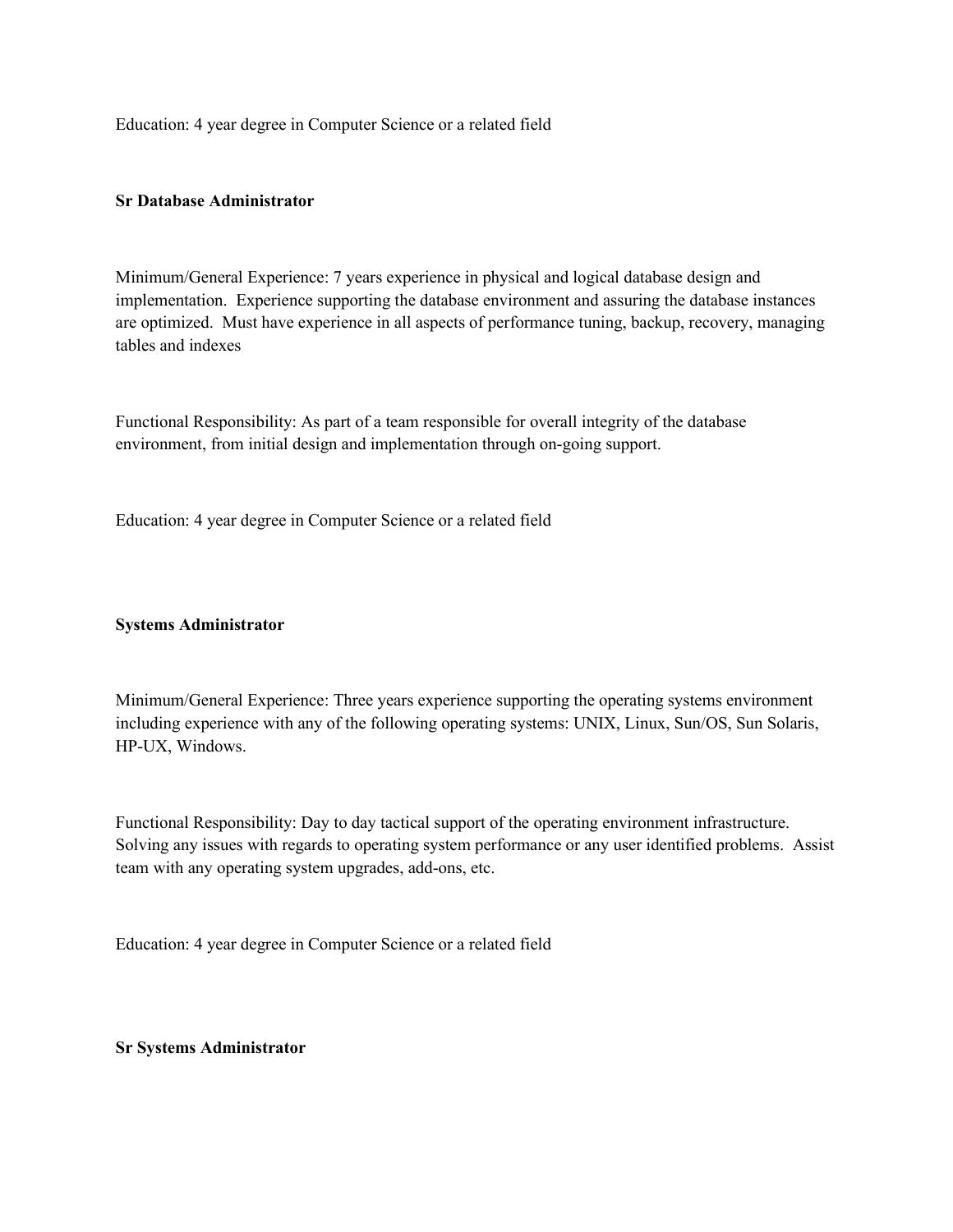Minimum/General Experience: Seven years experience supporting the operating systems environment including experience with any of the following operating systems: UNIX, Linux, Sun/OS, Sun Solaris, HP-UX, Windows.

Functional Responsibility: Day to day tactical support of the operating environment infrastructure. Solving any issues with regards to operating system performance or any user identified problems. Lead team with any operating system upgrades, add-ons.

Education: 4 year degree in Computer Science or a related field

# **Middleware Specialist**

Minimum/General Experience: 4 years experience supporting a middleware environment including experience with any of the following: WebSphere, Weblogic, Tibco, NetWeaver, IBM Worklight, Kony Fabric

Functional Responsibility:

Day to day tactical support of the middleare infrastructure. Solving any issues with regards to performance or any user identified problems. Assist team with any operating system upgrades, add-ons, etc.

Education: 4 year degree in Computer Science or a related field

# **NOC Analyst**

Minimum/General Experience: Three years experience supporting the operating systems environment including experience with any of the following operating systems: UNIX, Linux, Sun/OS, Sun Solaris, HP-UX, Windows.

Functional Responsibility: Perform troubleshooting using tools and utilities to resolve system/network performance and related system/network issues, Record incident details, Alert appropriate on-call staff of incident, Engage vendors on hardware/software issues and escort clients for repair operations and Arrange for external technical support assistance where problems cannot be resolved in-house

Education: 2 year degree in Computer Science or a related field

# **NOC Manager**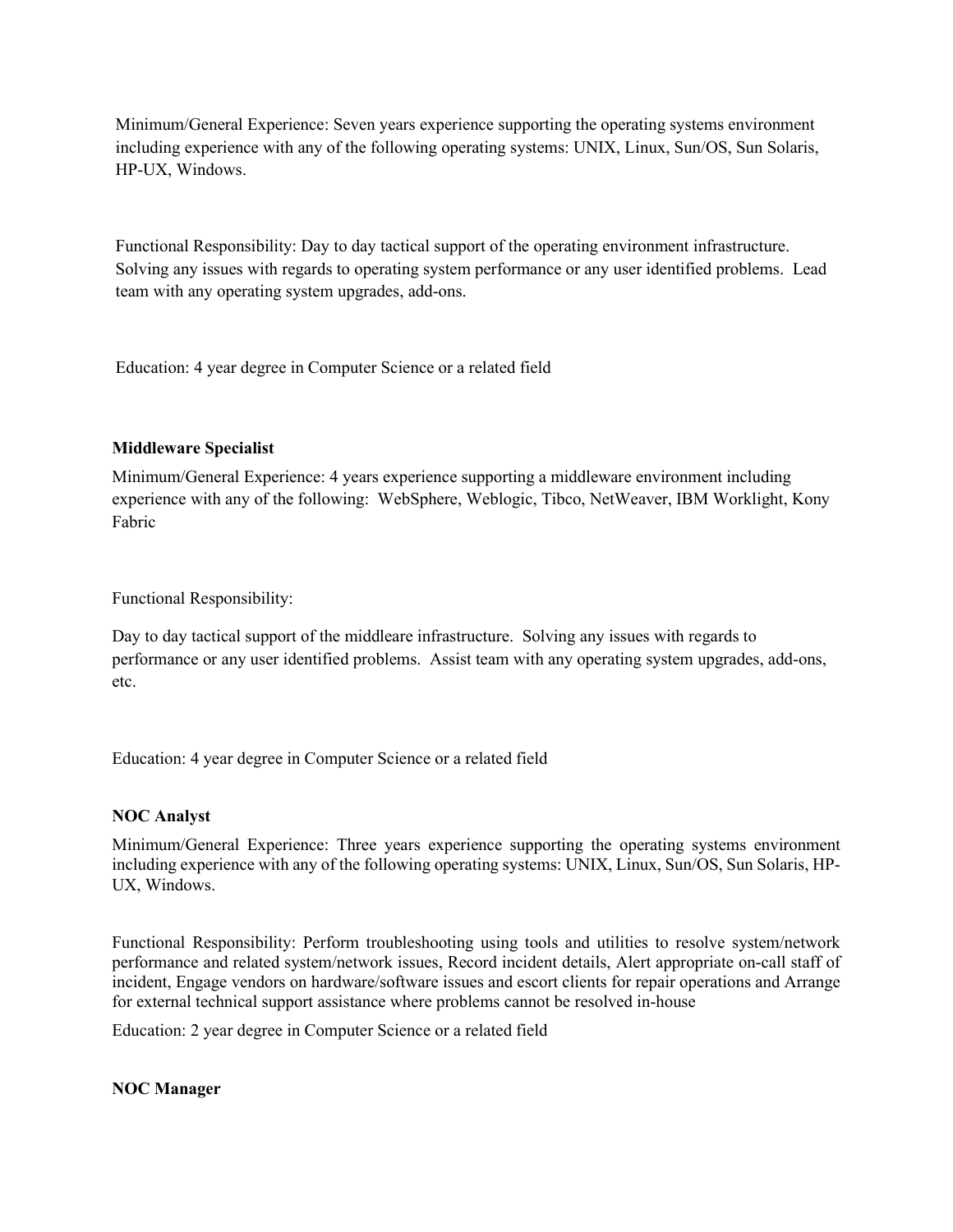Minimum/General Experience: 5 years experience supporting the operating systems environment including experience with any of the following operating systems: UNIX, Linux, Sun/OS, Sun Solaris, HP-UX, Windows. 3 years + in a management role in a NOC.

Functional Responsibility: Manage a NOC team responsible for Monitoring of infrastructure and systems. Perform troubleshooting using tools and utilities to resolve system/network performance and related system/network issues, Record incident details, Alert appropriate on-call staff of incident, Engage vendors on hardware/software issues and escort clients for repair operations and Arrange for external technical support assistance where problems cannot be resolved in-house

Education: 2 year degree in Computer Science or a related field

# **DevOps Engineer**

Minimum/General Experience: 7 years experience supporting Linux Application Servers (RHEL, Ubuntu, CentOS) Experience with fluid virtual infrastructures (VMware, AWS, OpenStack) Extensive knowledge of LAMP infrastructures including bash/shell scripting; Solid understanding of networking, storage and sysadmin best practices; Working experience with SVN/GIT alongside Agile development processes.

Functional Responsibility: Contributes to and supports the corporate Enterprise Cloud strategy, standards and best practices associated with all aspects Cloud offerings • Contributes to and supports the corporate adoption of the DevOps methodology and Agile project management • Provides expert level design and engineering support towards the successful delivery of IT's cloud project portfolio • Contribute towards continual service improvement activities related to the delivery of cloud services • Develop and implement internal systems, processes, and best practices to be used by other teams designed to increase productivity • Participate in deep architectural discussions to ensure solutions are designed for successful deployment, security, cost effectiveness and high availability in the cloud

Education: 4 year degree in Computer Science or a related field

# **Sr Data Warehouse/ETL Developer**

Minimum/General Experience: Hands-on data warehouse ETL developer with 7+ years of experience designing and implementing DW/BI solutions. Strong hands-on experience with ETL tools including INFORMATICA POWERCENTER is required. Experience in functional and design documents creation. Experience in with various SDLC methodologies. 4+ years of Informatica ETL, 4+ years of Informatica Administration, 5+ years of Database programming, SQL and UDB/DB2.

Functional Responsibility: eliciting requirements, designing dimensional data models, preparing written design documents, developing extract/transform/load routines using either PL/SQL or Informatica PowerCenter performing intensive data analysis. Testing ETL and reports of others for quality assurance,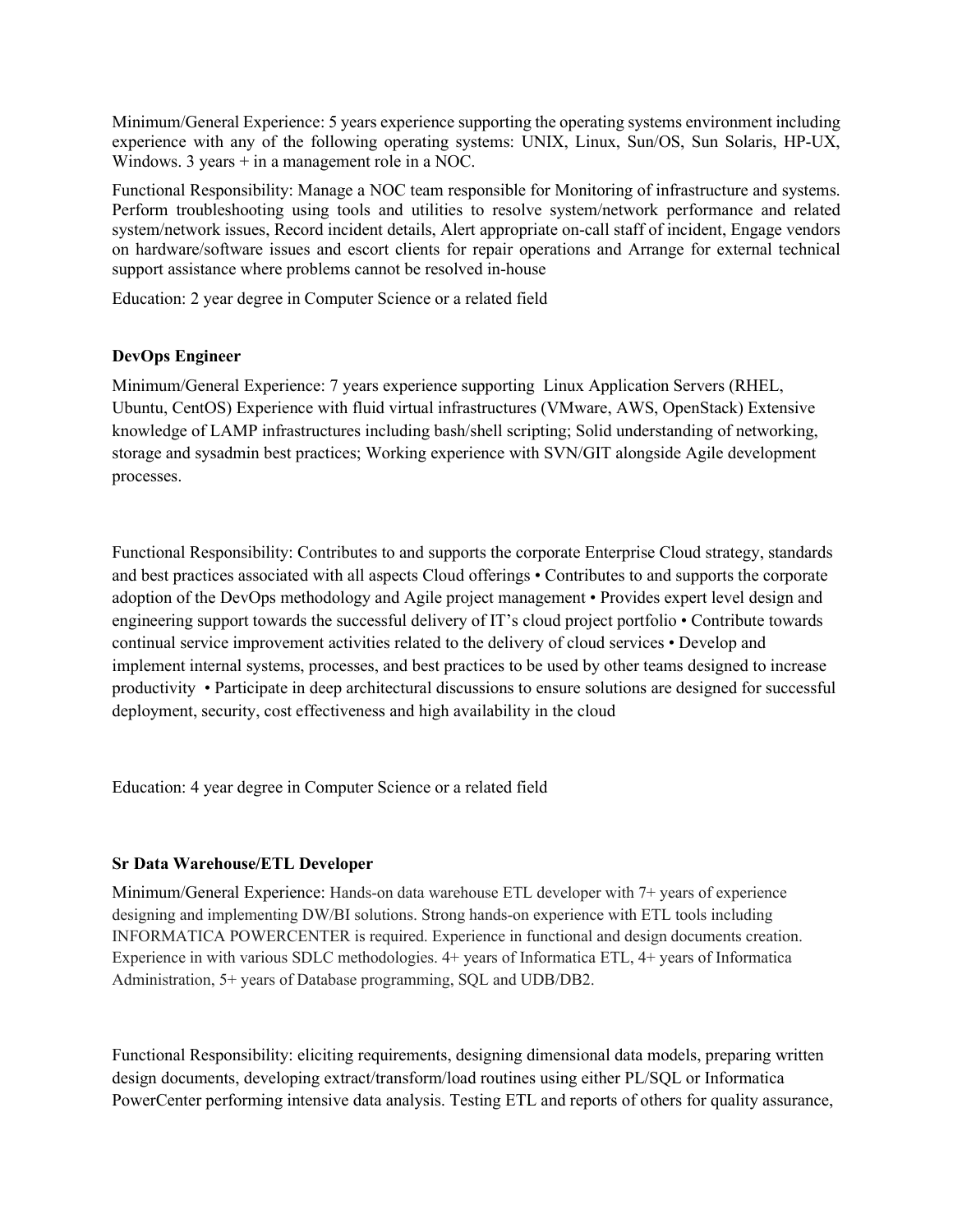and migrating releases into testing and production environments. Work with business and technology teams to analyze requirements, estimate, plan, and design solutions. Develop complex workflows and mappings using Informatica ETL and shell scripts to satisfy the business requirements.

Education: 4 year degree in Computer Science or a related field

# **Business Analyst**

Minimum/General Experience: Familiarity with modern application designs and concepts. Strong knowledge of Software Development Life Cycle (SDLC). 5+ years of professional experience.

Functional Responsibility: Requirements Elicitation, Gathering, Clarification, and Analysis. Participate in the creation of Business Requirements Document. Use Case Analysis and Documentation, Data Analysis and Documentation. Create Functional Design Document and Detailed Design Document. Ensure business requirements are organized and coherent for application architects and developers to understand. Test Planning and Coordination. Ensure application meets business requirements. Create and Track Test Plans, Cases, and Scripts. Migration Planning and Coordination. Provide Project Support (Issues Tracking, User Training). Create Application Documentation (User Guide, Operations Guide, Training Manual).

Education: 4 year degree in Computer Science or a related field

# **Sr Business Analyst**

Minimum/General Experience: Familiarity with modern application designs and concepts. Strong knowledge of Software Development Life Cycle (SDLC). 8+ years of professional experience.

Functional Responsibility: Requirements Elicitation, Gathering, Clarification, and Analysis. Participate in the creation of Business Requirements Document. Use Case Analysis and Documentation, Data Analysis and Documentation. Create Functional Design Document and Detailed Design Document. Ensure business requirements are organized and coherent for application architects and developers to understand. Test Planning and Coordination. Ensure application meets business requirements. Create and Track Test Plans, Cases, and Scripts. Migration Planning and Coordination. Provide Project Support (Issues Tracking, User Training). Create Application Documentation (User Guide, Operations Guide, Training Manual).

Education: 4 year degree in Computer Science or a related field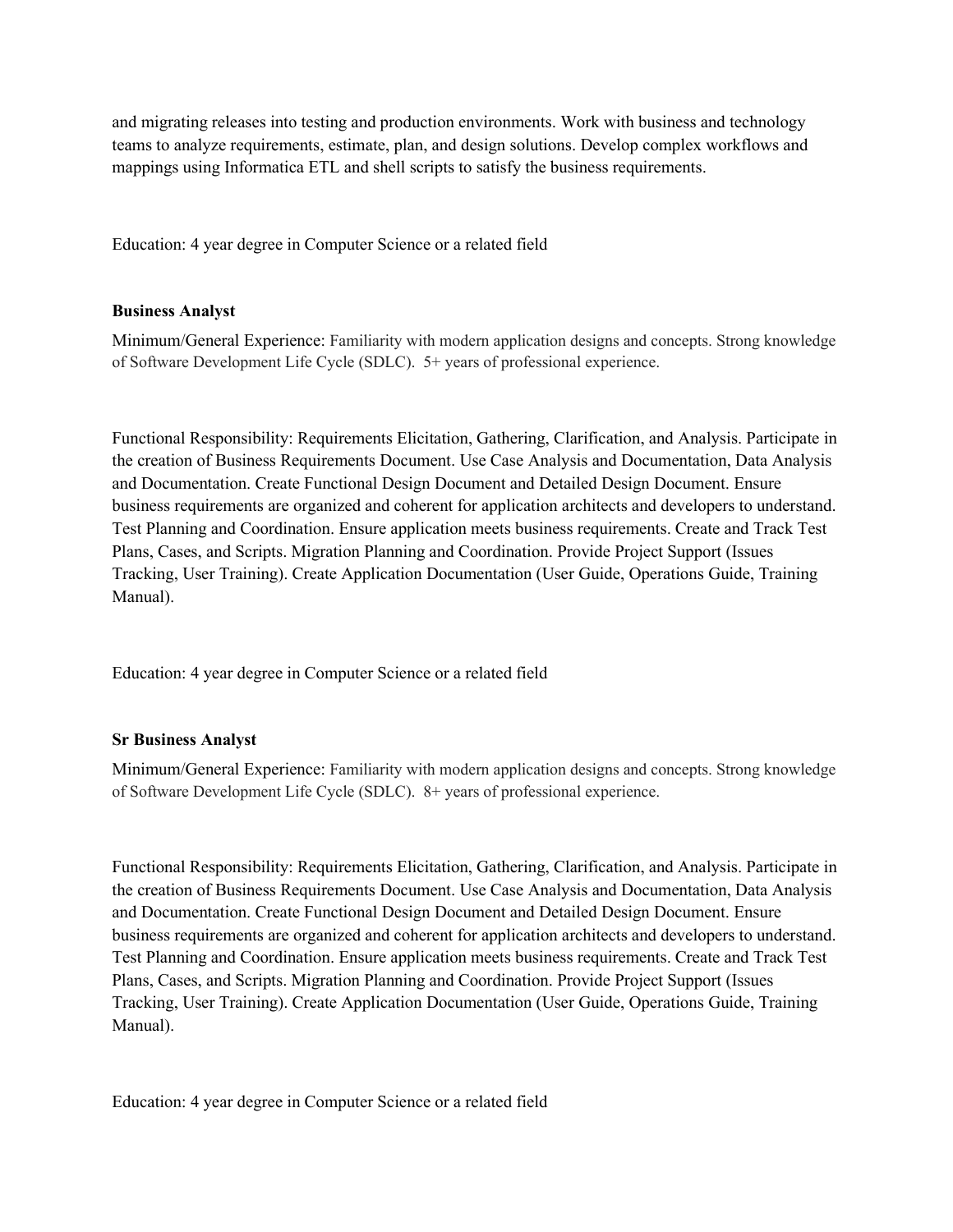### **Data Analyst**

Minimum/General Experience: 5 + experience. Experience with database queries performing complex join conditions, performance tuning of queries, tables and indexes. Strong knowledge of databases and experience in creating tables, indexes and other database tuning activities on Microsoft SQL Server. Experience or expertise with data analysis and BI reporting. Knowledge on mathematical modeling and statistical analysis.

Functional Responsibilities: Drive drafting data requirements document (DRD) by determining what data is required to fulfill the business requirements and objectives. Assist with review and prioritization of data sourcing initiatives Review and guide performance of complex data analysis on compliance and transactional system databases. Drive deployment of a BI/data analytics platform within the compliance environment.

Education: 4 year degree in Computer Science or a related field

# **Business Process Reengineering Analyst**

Minimum/General Experience: 7 years' experience in: identifying all the processes in an organization and prioritizing them in order of redesign urgency, diagnosing and improving business processes and increase efficiency, review of industry compliance policies, procedures and regulatory guidelines, ability to use ITIL concepts and best practices to re-engineer existing ITSM processes. Skills shall include - business processes expertise, analytical thinking, business acumen, excellent written and verbal communication abilities.

Functional Responsibilities: Implement guidelines and provide business process reengineering services in assistance of IT engineering and support services. Leading implementation of ITIL guidelines at the operational level. Business process reengineering (for incident, problem, change, release, and configuration management).

Education: 4 year degree in Computer Science or a related field

# **: PeopleSoft Interaction Hub 9.1 Functional / Technical Specialist:**

Minimum/General Experience

- 8 years of experience directly implementing PeopleSoft Portal Solutions.
- 5 years of experience with fluid and PeopleTools 8.55 and above and Oracle databases.
- 3 years' combined experience in User Experience (UX) design or development.
- 5 years' experience developing in PeopleCode, including iScripts and Application Packages.
- 4 years' combined experience developing in XSL or XML.
- 1 year experience with either Fluid User Interface, Branding, or CSS.
- 3 years' experience customizing enterprise single sign-on with PeopleSoft applications.
- 6 years' combined experience in full lifecycle upgrades or implementations of PeopleSoft 9.1 or higher.
- Experience working in a multi-institutional PeopleSoft environment

Functional Responsibilities:Design, implement and support technical solutions in PeopleSoft Interaction Hub 9.1 for supporting a portal system based on input gathered from a variety of sources including business systems analysts, analysis results and industry best practices. Direct and guide PeopleSoft Interaction Hub